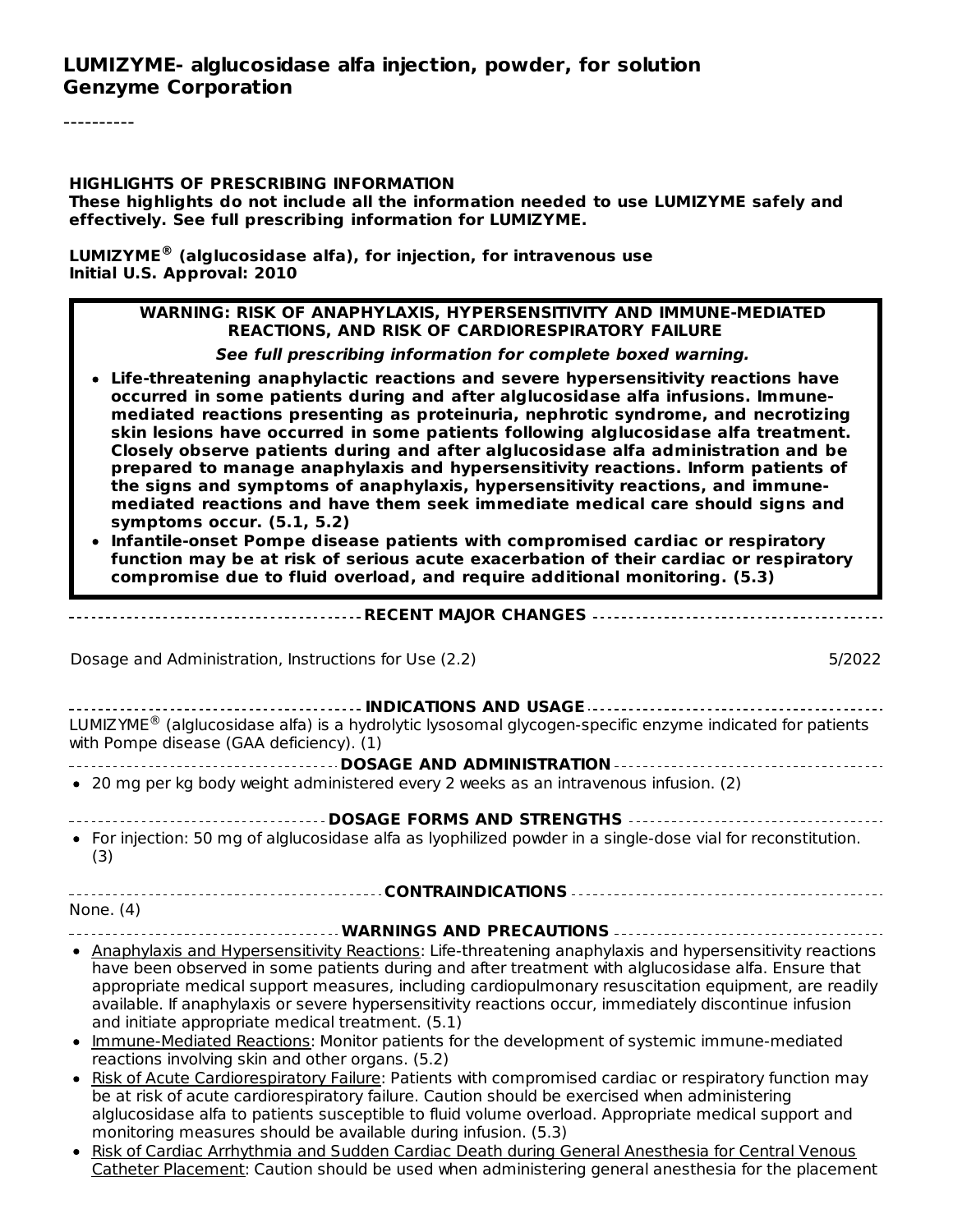Catheter Placement: Caution should be used when administering general anesthesia for the placement of a central venous catheter intended for alglucosidase alfa infusion. (5.4)

Risk of Antibody Development: Patients with infantile-onset Pompe disease should have a crossreactive immunologic material (CRIM) assessment early in their disease course and be managed by a clinical specialist knowledgeable in immune tolerance induction in Pompe disease to optimize treatment. (5.5)

**ADVERSE REACTIONS** The most frequently reported adverse reactions (≥5%) in clinical trials were hypersensitivity reactions and included: anaphylaxis, rash, pyrexia, flushing/feeling hot, urticaria, headache, hyperhidrosis, nausea, cough, decreased oxygen saturation, tachycardia, tachypnea, chest discomfort, dizziness, muscle twitching, agitation, cyanosis, erythema, hypertension/increased blood pressure, pallor, rigors, tremor, vomiting, fatigue, and myalgia. (6.1)

#### **To report SUSPECTED ADVERSE REACTIONS, contact Genzyme at 1-800-745-4447 or FDA at 1-800-FDA-1088 or www.fda.gov/medwatch.**

**See 17 for PATIENT COUNSELING INFORMATION.**

**Revised: 5/2022**

#### **FULL PRESCRIBING INFORMATION: CONTENTS\* WARNING: RISK OF ANAPHYLAXIS, HYPERSENSITIVITY AND IMMUNE-MEDIATED REACTIONS, AND RISK OF CARDIORESPIRATORY FAILURE 1 INDICATIONS AND USAGE**

### **2 DOSAGE AND ADMINISTRATION**

- 2.1 Recommended Dose
- 2.2 Instructions for Use
- 2.3 Reconstitution, Dilution, and Administration

# **3 DOSAGE FORMS AND STRENGTHS**

# **4 CONTRAINDICATIONS**

# **5 WARNINGS AND PRECAUTIONS**

- 5.1 Anaphylaxis and Hypersensitivity Reactions
- 5.2 Immune-Mediated Reactions
- 5.3 Risk of Acute Cardiorespiratory Failure
- 5.4 Risk of Cardiac Arrhythmia and Sudden Cardiac Death during General Anesthesia
- for Central Venous Catheter Placement
- 5.5 Risk of Antibody Development
- 5.6 Monitoring: Laboratory Tests

# **6 ADVERSE REACTIONS**

- 6.1 Clinical Trials Experience
- 6.2 Immunogenicity
- 6.3 Postmarketing Experience

# **7 DRUG INTERACTIONS**

7.1 Interference with other Drugs

# **8 USE IN SPECIFIC POPULATIONS**

- 8.1 Pregnancy
- 8.2 Lactation
- 8.4 Pediatric Use
- 8.5 Geriatric Use

# **11 DESCRIPTION**

# **12 CLINICAL PHARMACOLOGY**

12.1 Mechanism of Action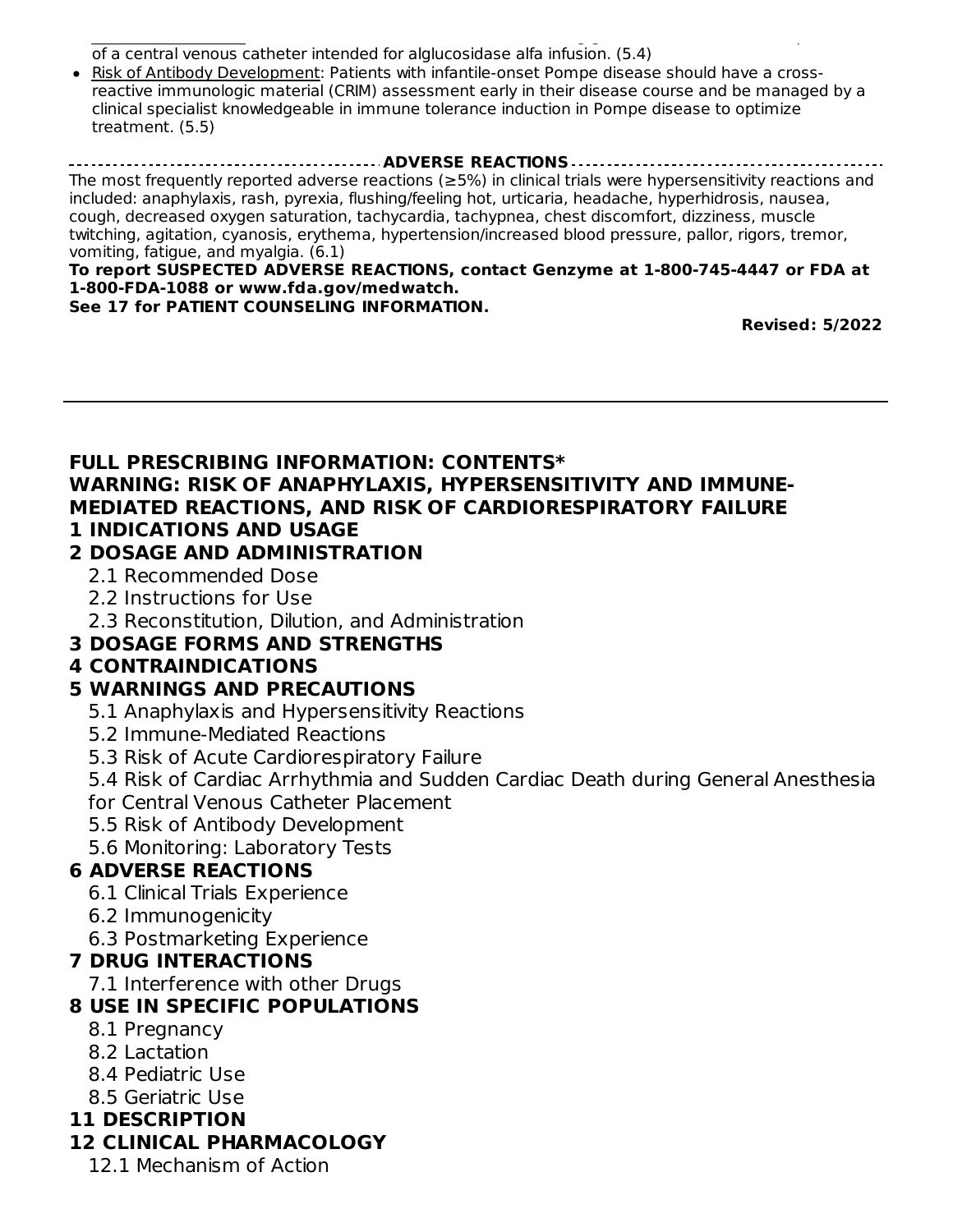### 12.2 Pharmacodynamics

### 12.3 Pharmacokinetics

# **13 NONCLINICAL TOXICOLOGY**

13.1 Carcinogenesis, Mutagenesis, Impairment of Fertility

# **14 CLINICAL STUDIES**

14.1 Clinical Trials in Infantile-Onset Pompe Disease

14.2 Clinical Trials in Late-Onset Pompe Disease

# **16 HOW SUPPLIED/STORAGE AND HANDLING**

# **17 PATIENT COUNSELING INFORMATION**

\* Sections or subsections omitted from the full prescribing information are not listed.

# **FULL PRESCRIBING INFORMATION**

# **WARNING: RISK OF ANAPHYLAXIS, HYPERSENSITIVITY AND IMMUNE-MEDIATED REACTIONS, AND RISK OF CARDIORESPIRATORY FAILURE**

**Life-threatening anaphylactic reactions and severe hypersensitivity reactions, presenting as respiratory distress, hypoxia, apnea, dyspnea, bradycardia, tachycardia, bronchospasm, throat tightness, hypotension, angioedema (including tongue or lip swelling, periorbital edema, and face edema), and urticaria, have occurred in some patients during and after alglucosidase alfa infusions. Immune-mediated reactions presenting as proteinuria, nephrotic syndrome, and necrotizing skin lesions have occurred in some patients following alglucosidase alfa treatment. Closely observe patients during and after alglucosidase alfa administration and be prepared to manage anaphylaxis and hypersensitivity reactions. Inform patients of the signs and symptoms of anaphylaxis, hypersensitivity reactions, and immune-mediated reactions and have them seek immediate medical care should signs and symptoms occur [see Warnings and Precautions (5.1, 5.2)].**

**Infantile-onset Pompe disease patients with compromised cardiac or respiratory function may be at risk of serious acute exacerbation of their cardiac or respiratory compromise due to fluid overload, and require additional monitoring [see Warnings and Precautions (5.3)].**

# **1 INDICATIONS AND USAGE**

LUMIZYME $^{\circledR}$  (alglucosidase alfa) *[see Description (11)]* is a hydrolytic lysosomal glycogen-specific enzyme indicated for patients with Pompe disease (acid α-glucosidase [GAA] deficiency).

# **2 DOSAGE AND ADMINISTRATION**

**2.1 Recommended Dose**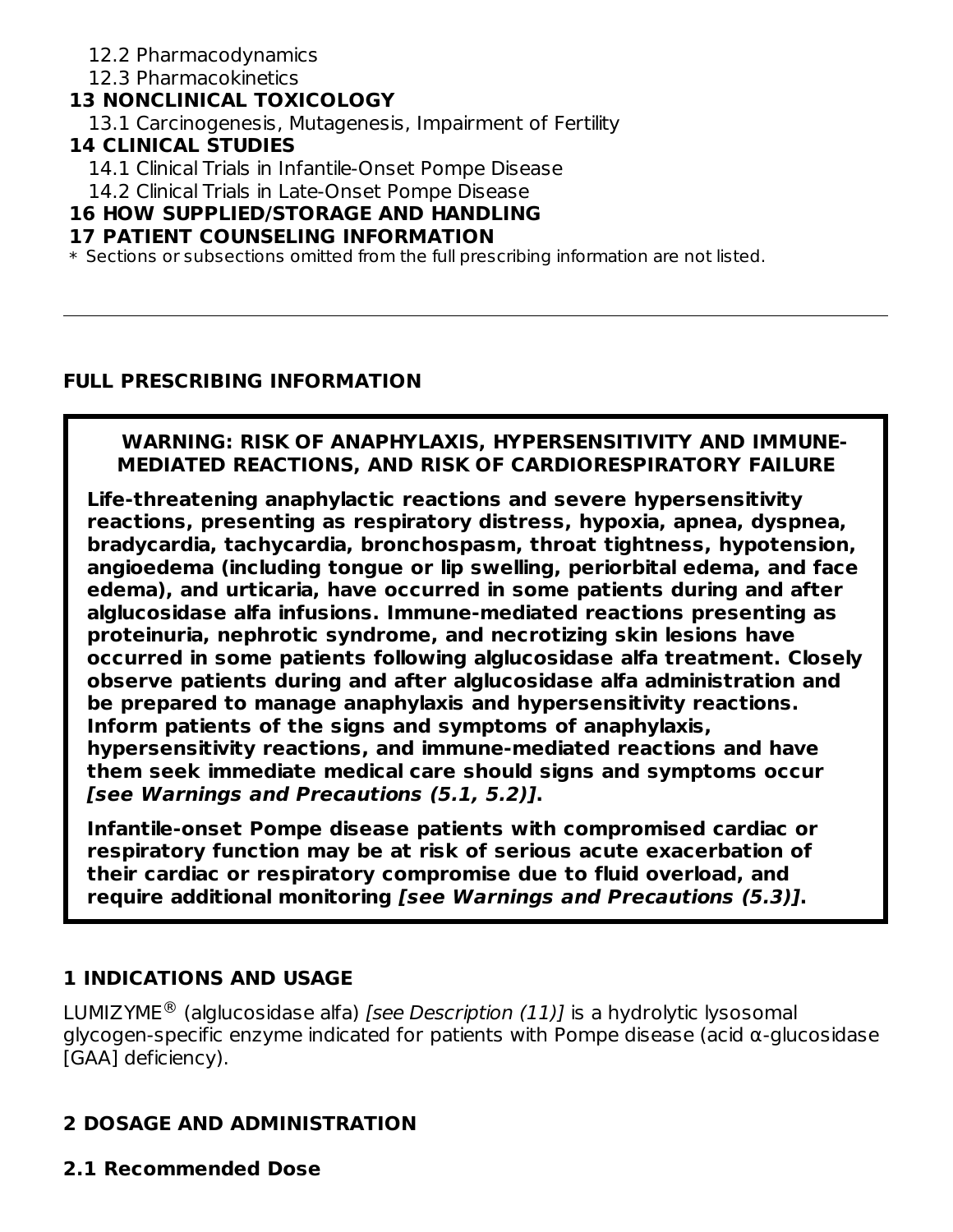The recommended dosage of alglucosidase alfa is 20 mg/kg body weight administered every 2 weeks as an intravenous infusion.

# **2.2 Instructions for Use**

Alglucosidase alfa does not contain any preservatives. Vials are single dose only. Discard any unused product.

The total volume of infusion is determined by the patient's body weight and should be administered over approximately 4 hours. Infusions should be administered in a stepwise manner using an infusion pump. The initial infusion rate should be no more than 1 mg/kg/hr. The infusion rate may be increased by 2 mg/kg/hr every 30 minutes, after patient tolerance to the infusion rate is established, until a maximum rate of 7 mg/kg/hr is reached. Vital signs should be obtained at the end of each step. If the patient is stable, alglucosidase alfa may be administered at the maximum rate of 7 mg/kg/hr until the infusion is completed. The infusion rate may be slowed or temporarily stopped in the event of mild to moderate hypersensitivity reactions. In the event of anaphylaxis or severe hypersensitivity reaction, immediately discontinue administration of alglucosidase alfa, and initiate appropriate medical treatment. See Table 1 below for the rate of infusion at each step, expressed as mL/hr based on the recommended infusion volume by patient weight.

| <b>Patient</b><br>Weight<br>Range (kg) | <b>Total</b><br><b>infusion</b><br>volume<br>(mL) | Step 1<br>mg/kg/hr<br>1<br>(mL/hr) | Step 2<br>3 mg/kg/hr $ 5$<br>(mL/hr) | Step 3<br>mg/kg/hr 7<br>(mL/hr) | Step 4<br>mg/kg/hr<br>(mL/hr) |
|----------------------------------------|---------------------------------------------------|------------------------------------|--------------------------------------|---------------------------------|-------------------------------|
| 1.25 to 2.5                            | 25                                                | 1.25                               | 3.75                                 | 6.25                            | 6.6                           |
| 2.6 to 10                              | 50                                                | 3                                  | 8                                    | 13                              | 18                            |
| 10.1 to 20                             | 100                                               | 5                                  | 15                                   | 25                              | 35                            |
| 20.1 to 30                             | 150                                               | 8                                  | 23                                   | 38                              | 53                            |
| 30.1 to 35                             | 200                                               | 10                                 | 30                                   | 50                              | 70                            |
| 35.1 to 50                             | 250                                               | 13                                 | 38                                   | 63                              | 88                            |
| 50.1 to 60                             | 300                                               | 15                                 | 45                                   | 75                              | 105                           |
| 60.1 to 100                            | 500                                               | 25                                 | 75                                   | 125                             | 175                           |
| 100.1 to 120                           | 600                                               | 30                                 | 90                                   | 150                             | 210                           |
| 120.1 to 140                           | 700                                               | 35                                 | 105                                  | 175                             | 245                           |
| 140.1 to 160                           | 800                                               | 40                                 | 120                                  | 200                             | 280                           |
| 160.1 to 180                           | 900                                               | 45                                 | 135                                  | 225                             | 315                           |
| 180.1 to 200                           | 1,000                                             | 50                                 | 150                                  | 250                             | 350                           |

**Table 1: Recommended Infusion Volumes and Rates**

# **2.3 Reconstitution, Dilution, and Administration**

Alglucosidase alfa should be reconstituted, diluted, and administered by a healthcare professional.

Use aseptic technique during preparation. Do not use filter needles during preparation.

a. Determine the number of vials to be reconstituted based on the individual patient's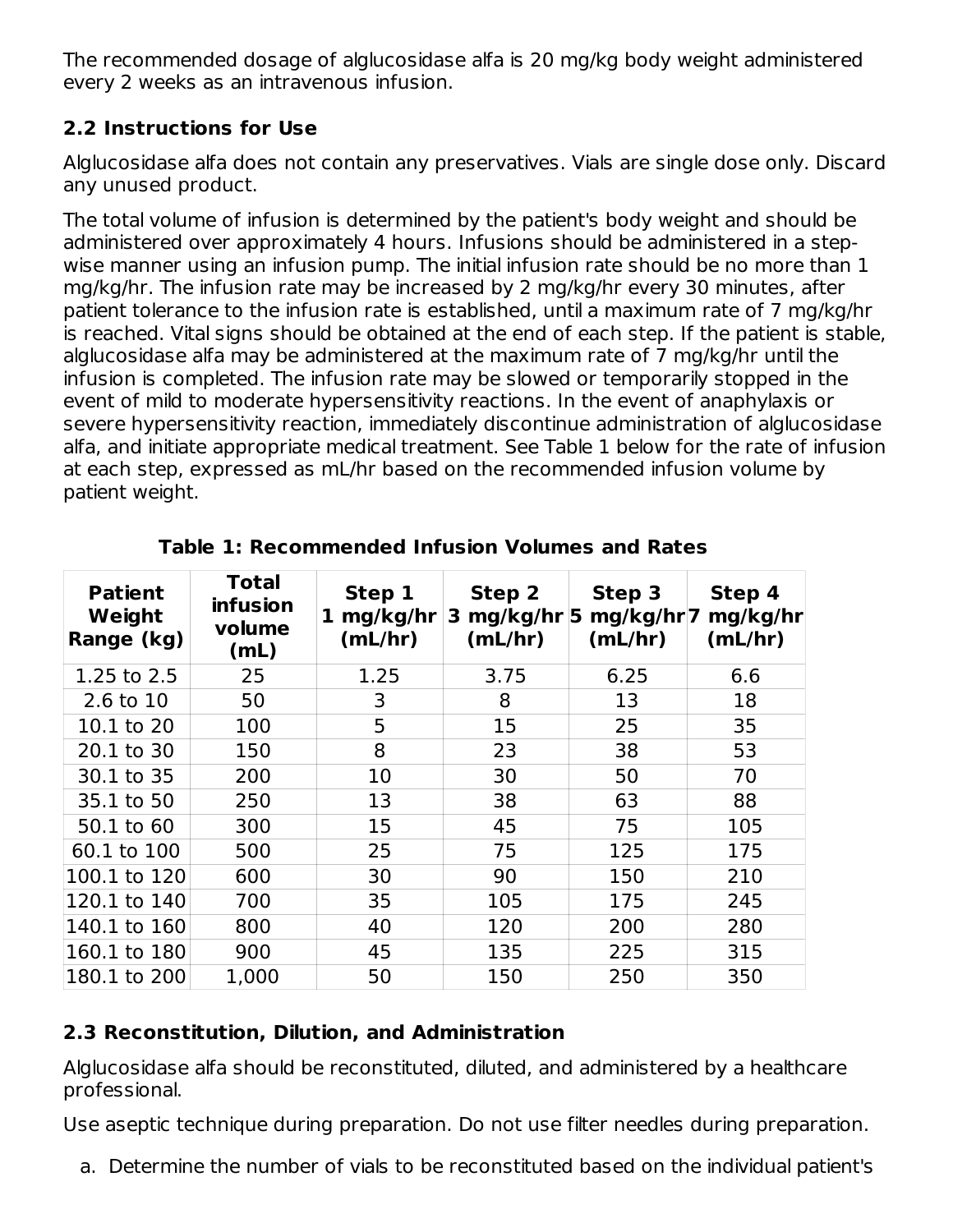weight and the recommended dose of 20 mg/kg.

Patient weight (kg)  $\times$  dose (mg/kg) = patient dose (in mg)

Patient dose (in mg) divided by 50 mg/vial = number of vials to reconstitute. If the number of vials includes a fraction, round up to the next whole number.

Example: Patient weight (68 kg)  $\times$  dose (20 mg/kg) = patient dose (1,360 mg)

1,360 mg divided by 50 mg/vial  $= 27.2$  vials; therefore, 28 vials should be reconstituted.

Remove the required number of vials from the refrigerator and allow them to reach room temperature prior to reconstitution (approximately 30 minutes).

- b. Reconstitute each alglucosidase alfa vial by slowly injecting 10.3 mL of Sterile Water for Injection, USP to the inside wall of each vial. Each vial will yield a concentration of 5 mg/mL. The total extractable dose per vial is 50 mg per 10 mL. Avoid forceful impact of the water for injection on the powder and avoid foaming. This is done by slow drop-wise addition of the water for injection down the inside of the vial and not directly onto the lyophilized cake. Tilt and roll each vial gently. Do not invert, swirl, or shake.
- c. The reconstituted alglucosidase alfa solution should be protected from light.
- d. Perform an immediate visual inspection on the reconstituted vials for particulate matter and discoloration. If upon immediate inspection opaque particles are observed or if the solution is discolored do not use. The reconstituted solution may occasionally contain some alglucosidase alfa particles (typically less than 10 in a vial) in the form of thin white strands or translucent fibers subsequent to the initial inspection. This may also happen following dilution for infusion. These particles have been shown to contain alglucosidase alfa and may appear after the initial reconstitution step and increase over time. Studies have shown that these particles are removed via in-line filtration without having a detectable effect on the purity or strength.
- e. Alglucosidase alfa should be diluted in 0.9% Sodium Chloride for Injection, USP, immediately after reconstitution, to a final alglucosidase alfa concentration of 0.5 to 4 mg/mL. See Table 1 for the recommended total infusion volume based on patient weight.
- f. Slowly withdraw the reconstituted solution from each vial. Avoid foaming in the syringe.
- g. Remove airspace from the infusion bag to minimize particle formation due to the sensitivity of alglucosidase alfa to air-liquid interfaces.
- h. Add the reconstituted alglucosidase alfa solution slowly and directly into the sodium chloride solution. Do not add directly into airspace that may remain within the infusion bag. Avoid foaming in the infusion bag.
- i. Gently invert or massage the infusion bag to mix. Do not shake.
- j. Administer alglucosidase alfa using an in-line low protein binding 0.2 µm filter.
- k. Do not infuse alglucosidase alfa in the same intravenous line with other products.

The reconstituted and diluted solution should be administered without delay. If immediate use is not possible, the reconstituted and diluted solution is stable for up to 24 hours refrigerated at 2°C to 8°C (36°F to 46°F). Storage of the reconstituted solution at room temperature is not recommended. The reconstituted and diluted alglucosidase alfa solution should be protected from light. Do not freeze or shake.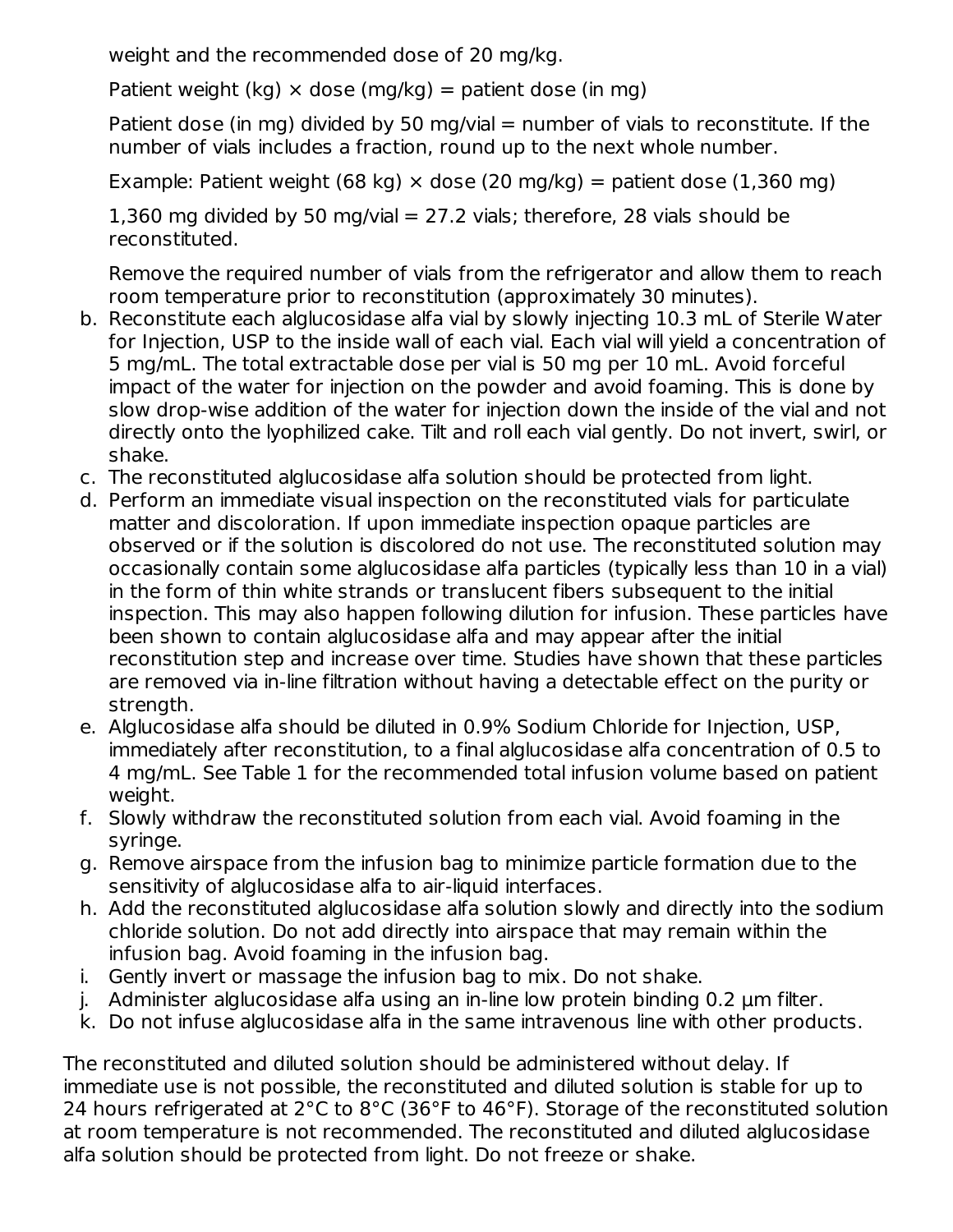Alglucosidase alfa does not contain any preservatives. Vials are single dose only. Discard any unused product.

# **3 DOSAGE FORMS AND STRENGTHS**

For injection: 50 mg of alglucosidase alfa is supplied as a sterile, nonpyrogenic, white to off-white, lyophilized cake or powder in a single-dose vial for reconstitution. After reconstitution, the resultant solution concentration is 5 mg/mL.

# **4 CONTRAINDICATIONS**

None.

# **5 WARNINGS AND PRECAUTIONS**

### **5.1 Anaphylaxis and Hypersensitivity Reactions**

Anaphylaxis and hypersensitivity reactions have been observed in patients during and up to 3 hours after alglucosidase alfa infusion. Some of the reactions were lifethreatening and included anaphylactic shock, cardiac arrest, respiratory arrest, respiratory distress, hypoxia, apnea, dyspnea, bradycardia, tachycardia, bronchospasm, throat tightness, hypotension, angioedema (including tongue or lip swelling, periorbital edema, and face edema), and urticaria. Other accompanying reactions included chest discomfort/pain, wheezing, tachypnea, cyanosis, decreased oxygen saturation, convulsions, pruritus, rash, hyperhidrosis, nausea, dizziness, hypertension/increased blood pressure, flushing/feeling hot, erythema, pyrexia, pallor, peripheral coldness, restlessness, nervousness, headache, back pain, and paresthesia. Some of these reactions were IgE-mediated.

If anaphylaxis or severe hypersensitivity reactions occur, immediately discontinue administration of alglucosidase alfa, and initiate appropriate medical treatment. Severe reactions are generally managed with infusion interruption, administration of antihistamines, corticosteroids, intravenous fluids, and/or oxygen, when clinically indicated. In some cases of anaphylaxis, epinephrine has been administered. Appropriate medical support, including cardiopulmonary resuscitation equipment, should be readily available when alglucosidase alfa is administered.

The risks and benefits of readministering alglucosidase alfa following an anaphylactic or hypersensitivity reaction should be considered. Some patients have been rechallenged and have continued to receive alglucosidase alfa under close clinical supervision. Extreme care should be exercised, with appropriate resuscitation measures available, if the decision is made to readminister the product [see Adverse Reactions (6.2)].

### **5.2 Immune-Mediated Reactions**

Immune-mediated cutaneous reactions have been reported with alglucosidase alfa including necrotizing skin lesions [see Adverse Reactions (6.3)]. Systemic immunemediated reactions, including possible type III immune-mediated reactions have been observed with alglucosidase alfa. These reactions occurred several weeks to 3 years after initiation of alglucosidase alfa infusions. Skin biopsy in one patient demonstrated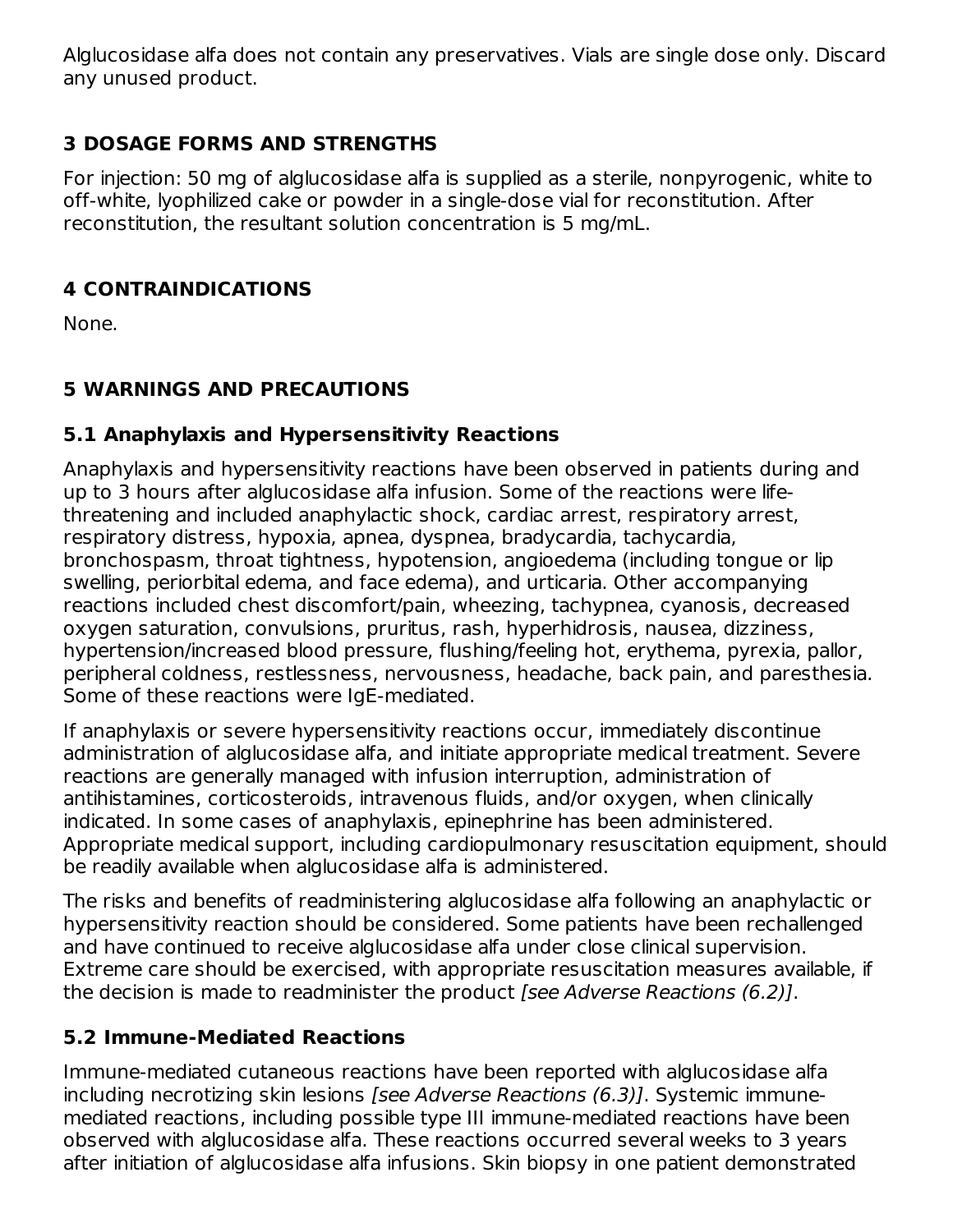deposition of anti-rhGAA antibodies in the lesion. Another patient developed severe inflammatory arthropathy in association with pyrexia and elevated erythrocyte sedimentation rate. Nephrotic syndrome secondary to membranous glomerulonephritis was observed in some Pompe disease patients treated with alglucosidase alfa who had persistently positive anti-rhGAA IgG antibody titers. In these patients, renal biopsy was consistent with immune complex deposition. Patients improved following treatment interruption. Therefore, patients receiving alglucosidase alfa should undergo periodic urinalysis [see Adverse Reactions (6.3)].

Patients should be monitored for the development of systemic immune-mediated reactions involving skin and other organs while receiving alglucosidase alfa. If immunemediated reactions occur, consider discontinuation of the administration of alglucosidase alfa, and initiate appropriate medical treatment. The risks and benefits of readministering alglucosidase alfa following an immune-mediated reaction should be considered. Some patients have been able to be rechallenged and have continued to receive alglucosidase alfa under close clinical supervision. Immune tolerance induction administered in conjunction with LUMIZYME may also aide tolerability of alglucosidase alfa under the management of a clinical specialist knowledgeable in immune tolerance induction in pediatric Pompe disease.

# **5.3 Risk of Acute Cardiorespiratory Failure**

Patients with acute underlying respiratory illness or compromised cardiac and/or respiratory function may be at risk of serious exacerbation of their cardiac or respiratory compromise during infusions. Appropriate medical support and monitoring measures should be readily available during alglucosidase alfa infusion, and some patients may require prolonged observation times that should be individualized based on the needs of the patient. Acute cardiorespiratory failure has been observed in infantileonset Pompe disease patients with underlying cardiac hypertrophy, possibly associated with fluid overload with intravenous administration of alglucosidase alfa [see Dosage and Administration (2.2)].

# **5.4 Risk of Cardiac Arrhythmia and Sudden Cardiac Death during General Anesthesia for Central Venous Catheter Placement**

Administration of general anesthesia can be complicated by the presence of severe cardiac and skeletal (including respiratory) muscle weakness. Therefore, caution should be used when administering general anesthesia. Ventricular arrhythmias and bradycardia, resulting in cardiac arrest or death, or requiring cardiac resuscitation or defibrillation have been observed in infantile-onset Pompe disease patients with cardiac hypertrophy during general anesthesia for central venous catheter placement.

# **5.5 Risk of Antibody Development**

Patients with infantile-onset Pompe disease should have a cross-reactive immunologic material (CRIM) assessment early in their disease course and be managed by a clinical specialist knowledgeable in immune tolerance induction in Pompe disease to optimize treatment. Immune tolerance induction administered prior to and in conjunction with initiation of alglucosidase alfa has been reported to aide tolerability of alglucosidase alfa in CRIM-negative patients. CRIM status has been shown to be associated with immunogenicity and patients' responses to enzyme replacement therapies. CRIMnegative infants with infantile-onset Pompe disease treated with alglucosidase alfa have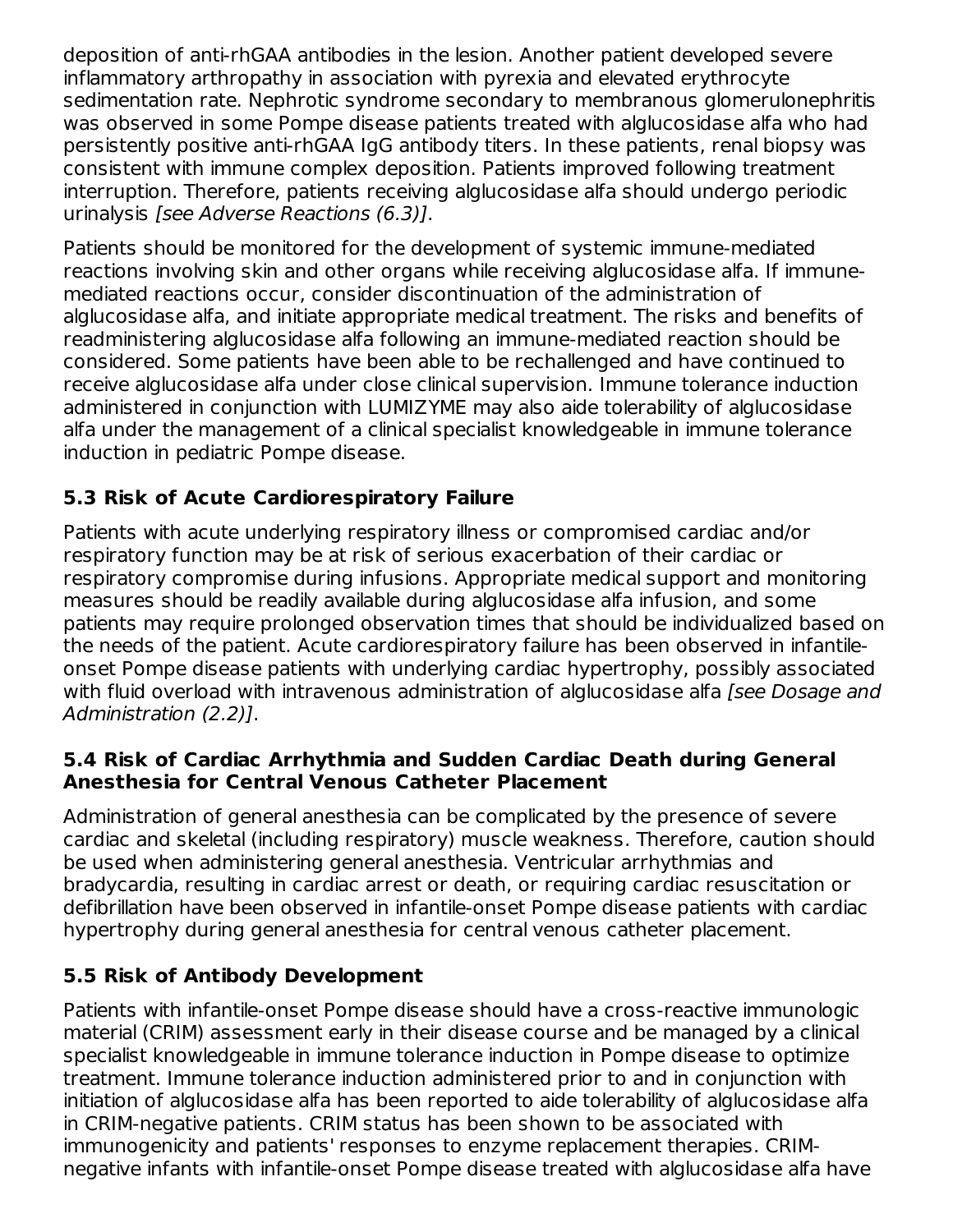shown poorer clinical response in the presence of high sustained IgG antibody titers and positive inhibitory antibodies compared to CRIM-positive infants [see Adverse Reactions  $(6.2)$ ].

In clinical studies, the majority of patients developed IgG antibodies to alglucosidase alfa, typically within 3 months of treatment. There is evidence to suggest that some patients who develop high and sustained IgG antibody titers, including CRIM-negative patients (i.e., patients in whom no endogenous GAA protein was detected by Western blot analysis and/or predicted based on the genotype), may experience reduced clinical alglucosidase alfa treatment efficacy, such as loss of motor function, ventilator dependence, or death.

# **5.6 Monitoring: Laboratory Tests**

Patients should be monitored for IgG antibody formation every 3 months for 2 years and then annually thereafter. Testing for IgG titers may also be considered if patients develop hypersensitivity reactions, other immune-mediated reactions, or lose clinical response. Patients who experience reduced clinical response may also be tested for inhibitory antibody activity. Patients who experience anaphylactic or hypersensitivity reactions may also be tested for IgE antibodies to alglucosidase alfa and other mediators of anaphylaxis [see Adverse Reactions (6.2)].

Testing services for antibodies against alglucosidase alfa are available through Genzyme Corporation. Contact Genzyme Corporation at 1-800-745-4447 for information on testing.

# **6 ADVERSE REACTIONS**

# **6.1 Clinical Trials Experience**

Because clinical trials are conducted under widely varying conditions, adverse reaction rates observed in the clinical trials of a drug cannot be directly compared to rates in the clinical trials of another drug and may not reflect the rates observed in clinical practice.

The following serious adverse reactions are described below and elsewhere in the labeling:

• Anaphylaxis and hypersensitivity reactions [see Warnings and Precautions (5.1)]

In clinical trials, the most common adverse reactions (≥5%) following alglucosidase alfa treatment were hypersensitivity reactions, and included anaphylaxis, rash, pyrexia, flushing/feeling hot, urticaria, headache, hyperhidrosis, nausea, cough, decreased oxygen saturation, tachycardia, tachypnea, chest discomfort, dizziness, muscle twitching, agitation, cyanosis, erythema, hypertension/increased blood pressure, pallor, rigors, tremor, vomiting, fatigue, and myalgia.

### Clinical Trials in Infantile-Onset and Juvenile-Onset Pompe Disease

Two multicenter, open-label clinical trials were conducted in 39 infantile-onset Pompe disease patients, ages 1 month to 3.5 years old. Approximately half of the patients (54%) were male. Patients were treated with alglucosidase alfa 20 or 40 mg/kg every other week for periods ranging from 1 to 106 weeks (mean: 61 weeks).

The most serious adverse reactions reported with alglucosidase alfa treatment included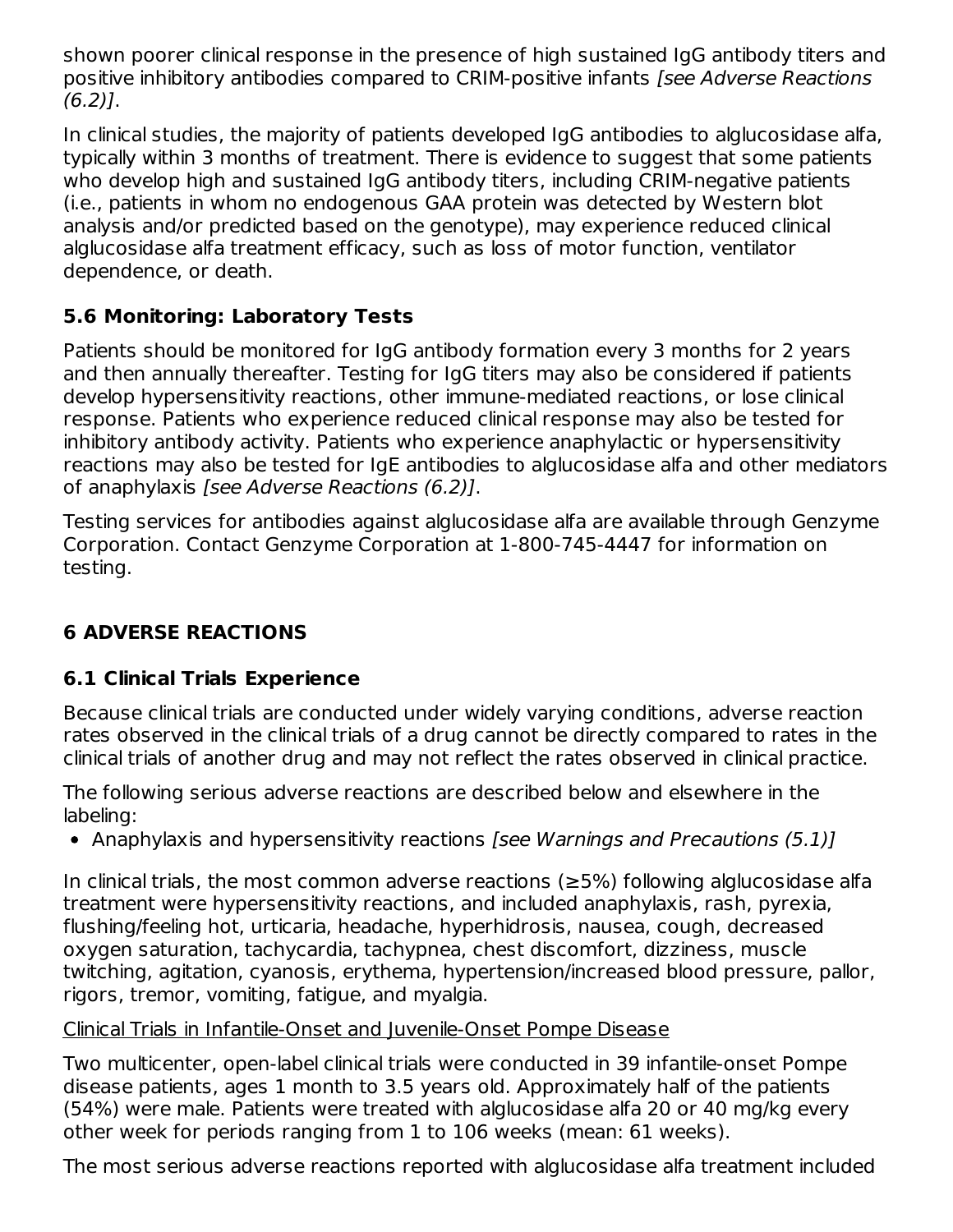anaphylaxis and acute cardiorespiratory failure.

The most common adverse reactions requiring intervention in clinical trials were hypersensitivity reactions, occurring in 20 of 39 (51%) patients treated with alglucosidase alfa, and included rash, pyrexia, urticaria, flushing, decreased oxygen saturation, cough, tachypnea, tachycardia, hypertension/increased blood pressure, pallor, rigors, vomiting, cyanosis, agitation, and tremor. These reactions were more likely to occur with higher infusion rates. Some patients who were pretreated with antihistamines, antipyretics and/or corticosteroids still experienced hypersensitivity reactions.

Table 2 summarizes all adverse reactions occurring in ≥5% of patients (2 or more patients) treated with alglucosidase alfa in clinical trials described above.

|                                                                       | <b>Number of Patients</b><br>$(N=39)$<br>$n$ (%) |
|-----------------------------------------------------------------------|--------------------------------------------------|
| <b>Adverse Reaction</b>                                               | 20 (51)                                          |
| Rash (including rash erythematous, rash<br>macular and maculopapular) | 7(18)                                            |
| Pyrexia                                                               | 6(15)                                            |
| Urticaria                                                             | 5(13)                                            |
| <b>Flushing</b>                                                       | 5(13)                                            |
| <b>Hypertension/Increased Blood Pressure</b>                          | 4(10)                                            |
| Decreased Oxygen Saturation                                           | 3(8)                                             |
| Cough                                                                 | 3(8)                                             |
| Tachypnea                                                             | 3(8)                                             |
| Tachycardia                                                           | 3(8)                                             |
| Erythema                                                              | 2(5)                                             |
| Vomiting                                                              | 2(5)                                             |
| Rigors                                                                | 2(5)                                             |
| Pallor                                                                | 2(5)                                             |
| Cyanosis                                                              | 2(5)                                             |
| Agitation                                                             | 2(5)                                             |
| Tremor                                                                | 2(5)                                             |

### **Table 2: Adverse Reactions that Occurred in at Least 5% of Infantile-Onset Patients Treated with Alglucosidase Alfa in Clinical Trials**

An open-label, single-center trial was conducted in 18 treatment-naive infantile-onset Pompe disease patients who were treated exclusively with alglucosidase alfa. Adverse reactions observed in these patients were similar to infantile-onset Pompe disease patients who received alglucosidase alfa in other clinical trials.

Additional hypersensitivity reactions observed in infantile-onset Pompe disease patients treated in other clinical trials and expanded access programs with alglucosidase alfa included livedo reticularis, irritability, retching, increased lacrimation, ventricular extrasystoles, nodal rhythm, rales, respiratory tract irritation, and cold sweat.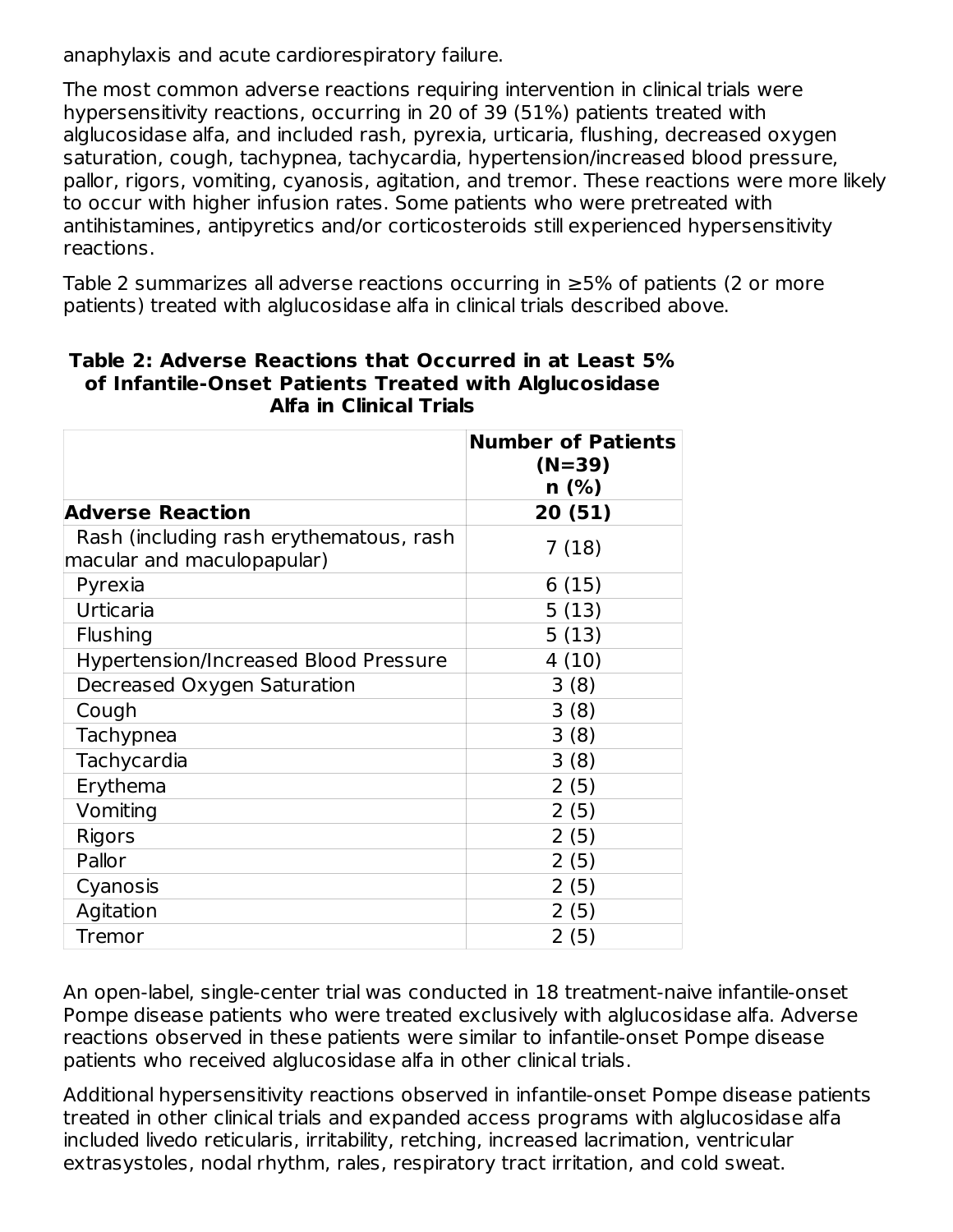Safety was also evaluated in 99 patients (51 male, 48 females) with Pompe disease in an ongoing, open-label, prospective study in patients 12 months of age and older who were previously treated with the 160 L scale of alglucosidase alfa and switched to the 4000 L scale of alglucosidase alfa. Patients were aged 1 to 18 years with a median duration of treatment of 437 days (range 13 to 466 days). No new safety findings were observed following the switch to 4000 L scale of alglucosidase alfa.

### Clinical Trials in Late-Onset Pompe Disease

Assessment of adverse reactions in patients with late-onset Pompe disease is based on the exposure of 90 patients (45 male, 45 female), aged 10 to 70 years, to 20 mg/kg alglucosidase alfa or placebo in a randomized, double-blind, placebo-controlled trial. The youngest alglucosidase alfa-treated patient was 16 years of age, and the youngest placebo-treated patient was 10 years of age. All patients were naive to enzyme replacement therapy. Patients were randomized in a 2:1 ratio and received alglucosidase alfa or placebo every other week for 78 weeks (18 months). The study population included 34 males and 26 females ( $n=60$ ) in the alglucosidase alfa group and 11 males and 19 females (n=30) in the placebo group. Two patients receiving alglucosidase alfa discontinued the trial due to anaphylactic reactions.

Serious adverse reactions reported with alglucosidase alfa included anaphylaxis, which presented as angioedema, throat tightness and chest pain/discomfort. One patient with a history of Wolff-Parkinson-White syndrome experienced a serious adverse reaction of supraventricular tachycardia.

The most common adverse reactions (≥3%; 2 or more patients) observed in alglucosidase alfa-treated patients were hypersensitivity reactions and included anaphylaxis, headache, nausea, urticaria, dizziness, chest discomfort, vomiting, hyperhidrosis, flushing/feeling hot, increased blood pressure, paresthesia, pyrexia, local swelling, diarrhea, pruritus, rash, and throat tightness.

Delayed-onset reactions, defined as adverse reactions occurring 2 to 48 hours after completion of alglucosidase alfa infusion, that were observed in ≥3% more patients in the alglucosidase alfa-treated group compared to patients in the placebo-treated group in the controlled trial, included hyperhidrosis. Additional delayed-onset reactions occurring in alglucosidase alfa-treated patients included fatigue, myalgia, and nausea. Patients should be counseled about the possibility of delayed-onset hypersensitivity reactions and given proper follow-up instructions.

Table 3 summarizes the most common adverse reactions that occurred in at least 3% of alglucosidase alfa-treated patients and with a higher incidence than the placebo-treated patients during the randomized, double-blind, placebo-controlled study described above.

### **Table 3: Adverse Reactions Occurring in at Least 3% of Alglucosidase Alfa-Treated Late-Onset Patients and with a Higher Incidence than the Placebo-Treated Patients**

| <b>Adverse Reaction</b> | <b>Alglucosidase Alfa</b><br>$n=60$<br>N(% ) | <b>Placebo</b><br>$n=30$<br>N(% ) |
|-------------------------|----------------------------------------------|-----------------------------------|
| <b>Hyperhidrosis</b>    | 5(8.3)                                       | (0)                               |
| Urticaria               | 5(8.3)                                       | (0)                               |
| Anaphylaxis             | (6.7)                                        |                                   |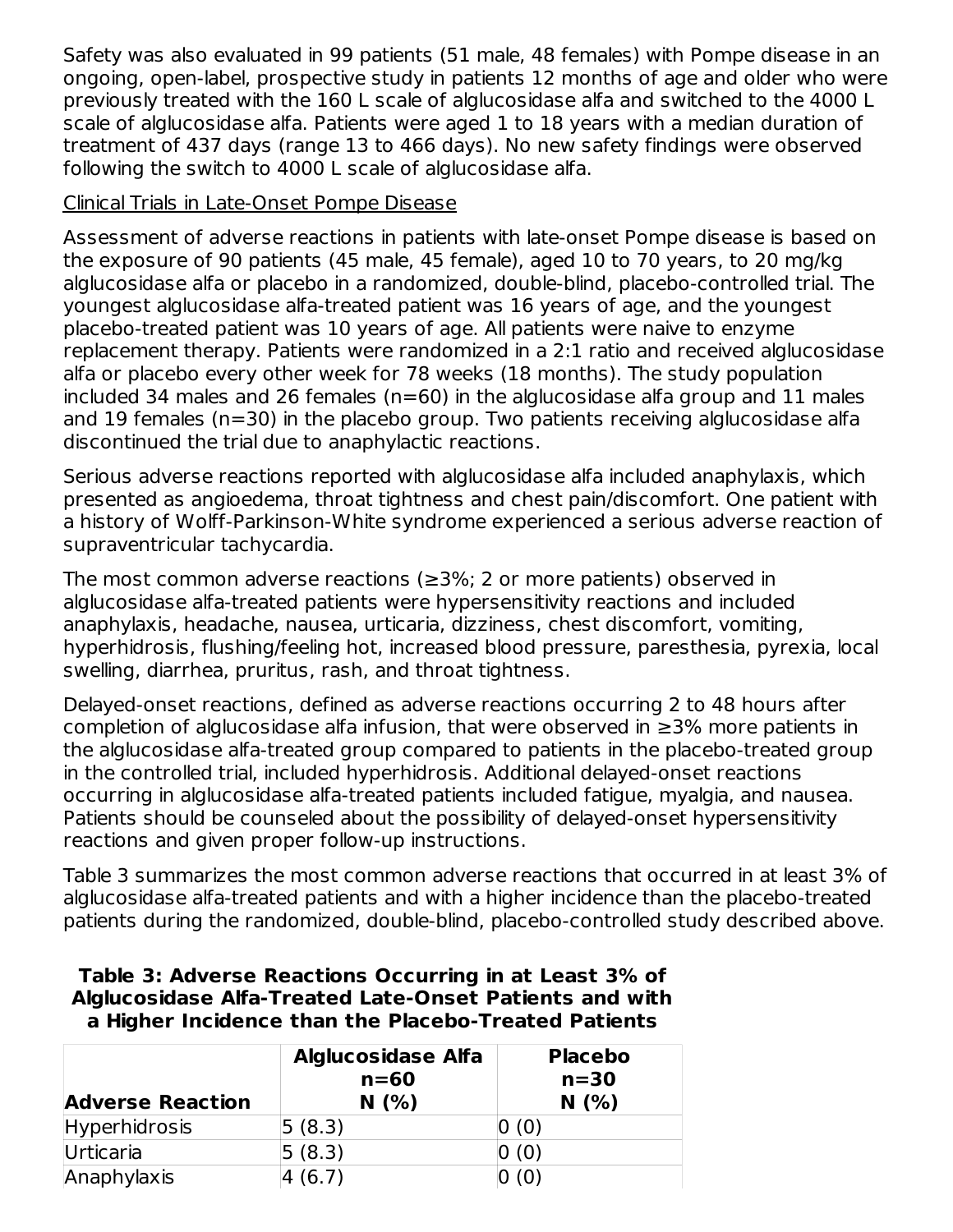| <b>Chest Discomfort</b> | 4(6.7) | 1(3.3) |
|-------------------------|--------|--------|
| <b>Muscle Twitching</b> | 4(6.7) | 1(3.3) |
| Myalgia                 | 3(5.0) | 1(3.3) |
| Flushing/Feeling Hot    | 3(5.0) | 0(0)   |
| <b>Increased Blood</b>  | 3(5.0) | 0(0)   |
| Pressure                |        |        |
| Vomiting                | 3(5.0) | 0(0)   |
| Edema, Peripheral       | 2(3.3) | 0(0)   |
| Pruritus                | 2(3.3) | 0(0)   |
| Rash Papular            | 2(3.3) | 0(0)   |
| <b>Throat Tightness</b> | 2(3.3) | (0)    |

In clinical trials, anaphylaxis and hypersensitivity reactions were managed with infusion interruption, decreased infusion rate, administration of antihistamines, corticosteroids, intravenous fluids, and/or oxygen, when clinically indicated. In some cases of anaphylactic reactions, epinephrine was administered. Patients who have experienced anaphylaxis or hypersensitivity reactions should be treated with caution when they are readministered alglucosidase alfa.

### **6.2 Immunogenicity**

As with all therapeutic proteins, there is potential for immunogenicity. The detection of antibody formation is highly dependent on the sensitivity and specificity of the assay. Additionally, the observed incidence of antibody (including neutralizing antibody) positivity in an assay may be influenced by several factors including assay methodology, sample handling, timing of sample collection, concomitant medications, and underlying disease. For these reasons, comparison of the incidence of antibodies in the studies described below with the incidence of antibodies in other studies or to other alglucosidase alfa products may be misleading.

In the two clinical trials in infantile-onset patients, the majority of patients (34 of 38; 89%) tested positive for IgG antibodies to alglucosidase alfa. There is evidence to suggest that some patients who develop high sustained titers of anti-alglucosidase alfa antibodies may experience reduced clinical efficacy to alglucosidase alfa treatment [see Warnings and Precautions (5.5)]. Some IgG-positive patients in clinical trials who were retrospectively evaluated for the presence of inhibitory antibodies tested positive for inhibition of enzyme activity and/or uptake in *in vitro* assays. Furthermore, CRIMnegative infants have shown reduced clinical effect in the presence of high sustained IgG antibody titers with inhibitory activity [see Warnings and Precautions (5.5)]. Alglucosidase alfa-treated patients who experience a decrease in motor function should be tested for the presence of inhibitory antibodies that neutralize enzyme uptake or activity.

Immunogenicity data from clinical trials and published literature in CRIM-negative, infantile-onset Pompe disease patients suggest that the administration of an immune tolerance induction regimen individualized to alglucosidase alfa–naive patients may be effective in preventing or reducing the development of high sustained antibody titer against alglucosidase alfa.

In the randomized, double-blind, placebo-controlled trial in late-onset patients, all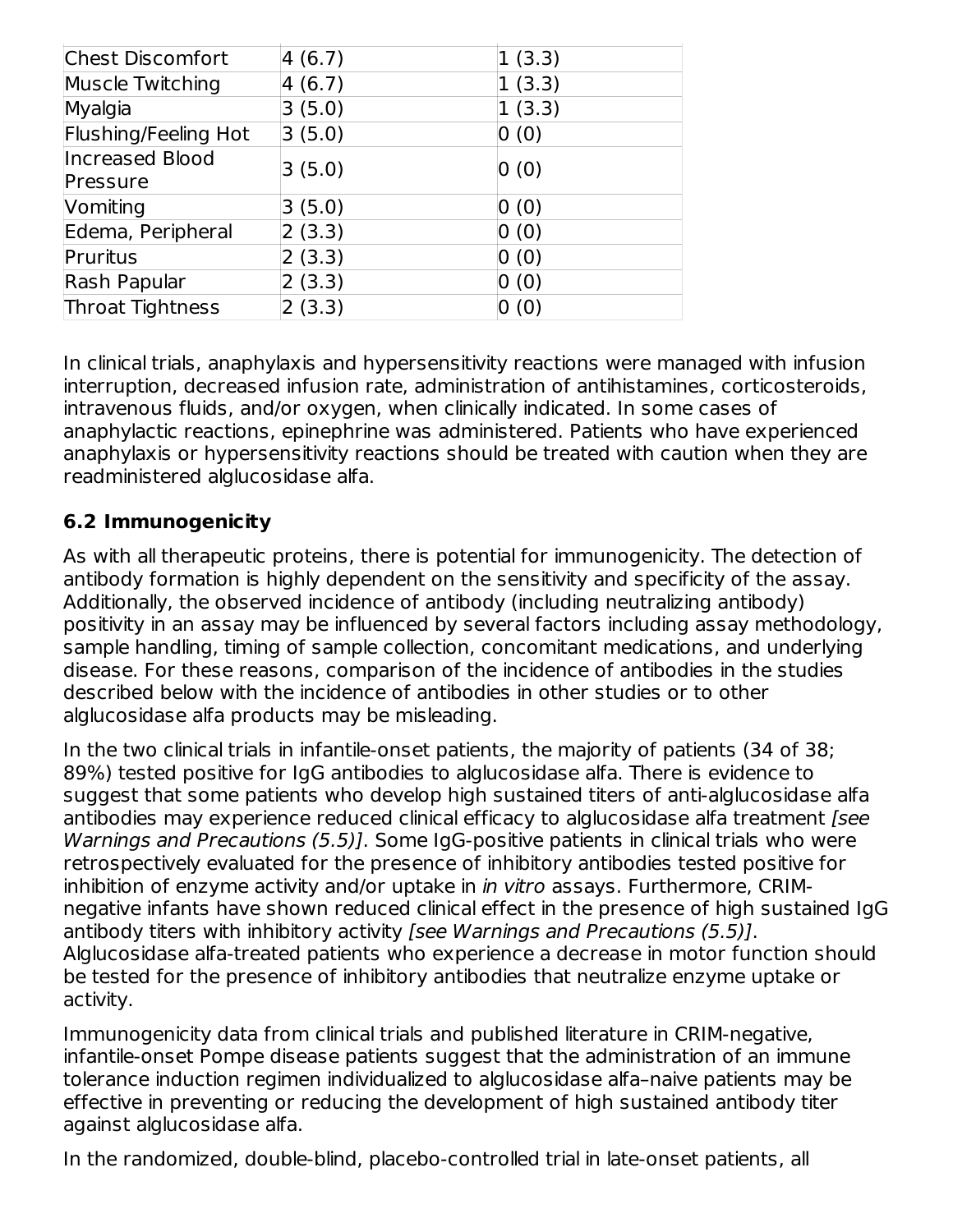alglucosidase alfa-treated patients with available samples (N=59, 100%) developed IgG antibodies to alglucosidase alfa. These patients were all CRIM positive, consistent with late-onset Pompe disease. Most patients who developed IgG antibodies did so within the first 3 months of exposure (median time to seroconversion was 4 weeks). There was no apparent association between mean or peak IgG antibody titers and the occurrence of adverse reactions.

None of the 59 evaluable patients tested positive for inhibition of enzyme activity. Antibody titers for cellular uptake inhibition were present in 18 of 59 (31%) patients by Week 78. All other patients tested negative for inhibition of cellular uptake. Patients who tested positive for uptake inhibition tended to have higher IgG titers than patients who tested negative for uptake inhibition. Among the 32 patients with evaluable pharmacokinetic (PK) samples, 5 patients tested positive for uptake inhibition. The clinical relevance of this *in vitro* inhibition is not fully understood. The clearance values for 4 of these 5 patients were approximately 1.2-fold to 1.8-fold greater in the presence of inhibitory antibodies (Week 52) as compared to in the absence of inhibitory antibodies (Week 0) [see Clinical Pharmacology (12.3)].

Some patients in the clinical studies or in the postmarketing setting have undergone testing for alglucosidase alfa-specific IgE antibodies. Testing was performed in patients who experienced moderate to severe or recurrent hypersensitivity reactions, for which mast-cell activation was suspected. Some of the patients who tested positive for alglucosidase alfa-specific IgE antibodies experienced anaphylactic reactions [see Boxed Warning and Warnings and Precautions (5.1)].

Some patients who tested positive for alglucosidase alfa-specific IgE antibodies and experienced hypersensitivity reactions were able to be rechallenged with alglucosidase alfa using a slower infusion rate at lower starting doses and have continued to receive treatment under close clinical supervision [see Warnings and Precautions (5.1)]. Since patients who develop IgE antibodies to alglucosidase alfa appear to be at a higher risk for developing anaphylaxis and hypersensitivity reactions, these patients should be monitored more closely during administration of alglucosidase alfa.

# **6.3 Postmarketing Experience**

The following adverse reactions have been identified during post approval use of alglucosidase alfa**.** Because these reactions are reported voluntarily from a population of uncertain size, it is not always possible to reliably estimate their frequency or establish a causal relationship to drug exposure. In postmarketing experience with alglucosidase alfa, serious adverse reactions have been reported, including anaphylaxis [see Boxed Warning and Warnings and Precautions (5.1)]. Acute cardiorespiratory failure, possibly associated with fluid overload, has been reported in infantile-onset Pompe disease patients with pre-existing hypertrophic cardiomyopathy [see Boxed Warning and Warning and Precautions (5.3)].

Recurrent reactions consisting of flu-like illness or a combination of events such as pyrexia, chills, myalgia, arthralgia, pain, or fatigue occurring after completion of infusions and lasting usually for 1 to 3 days have been observed in some patients treated with alglucosidase alfa. The majority of patients were able to be rechallenged with alglucosidase alfa using lower doses and/or pretreatment with anti-inflammatory drugs and/or corticosteroids and were able to continue treatment under close clinical supervision.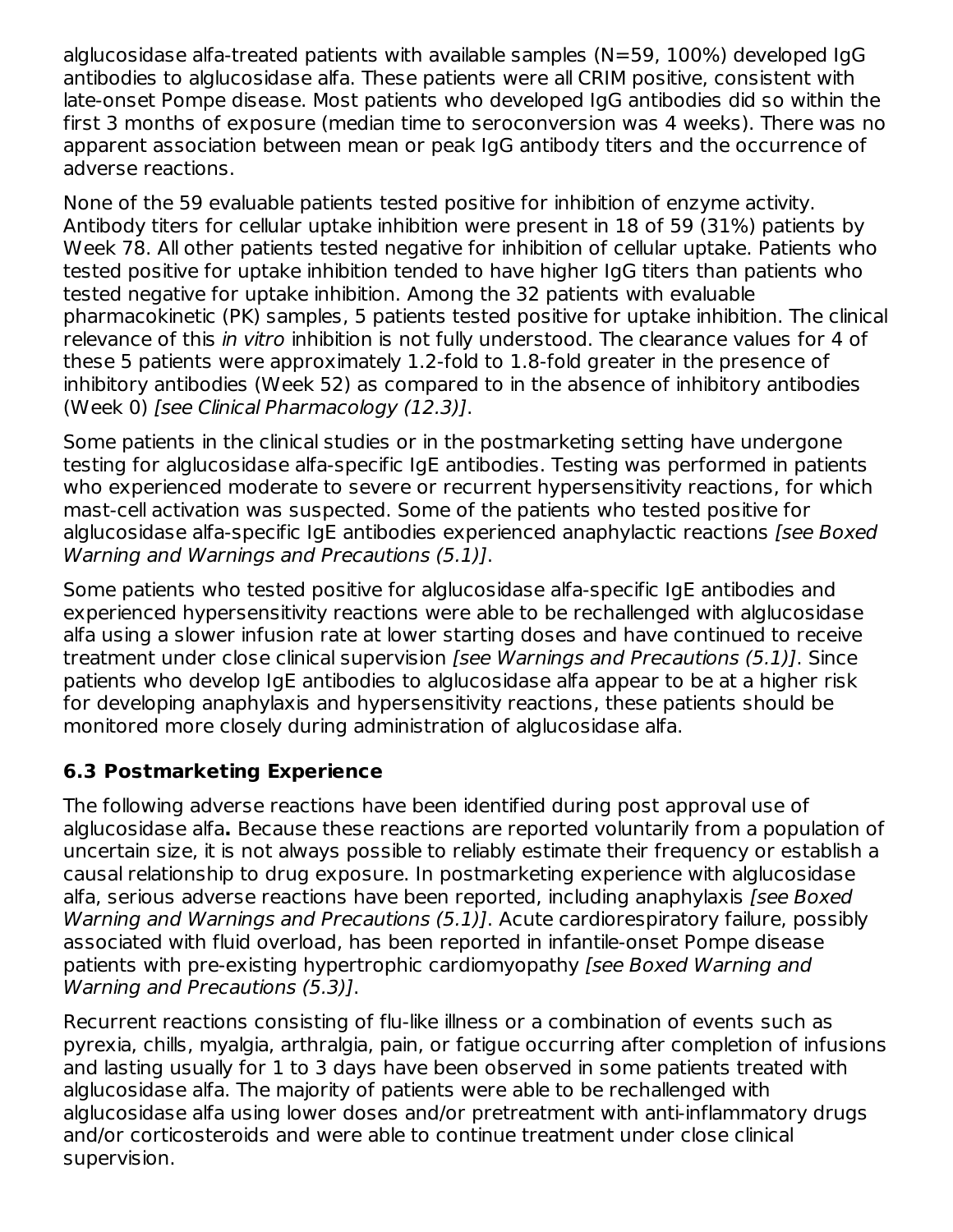In addition to the hypersensitivity reactions reported in clinical trials (see Adverse Reactions (6.1)], the following hypersensitivity reactions have been reported in at least 2 patients and included: anaphylactic shock, respiratory failure, respiratory arrest, cardiac arrest, hypoxia, dyspnea, wheezing, convulsions, peripheral coldness, restlessness, nervousness, back pain, stridor, pharyngeal edema, abdominal pain, apnea, muscle spasm, and conjunctivitis. In addition, one case of hyperparathyroidism has been reported.

Systemic and cutaneous immune-mediated reactions, including proteinuria and nephrotic syndrome secondary to membranous glomerulonephritis, and necrotizing skin lesions have been reported in postmarketing safety experience with alglucosidase alfa [see Warnings and Precautions (5.2)].

# **7 DRUG INTERACTIONS**

# **7.1 Interference with other Drugs**

No drug interaction or in vitro metabolism studies were performed.

# **8 USE IN SPECIFIC POPULATIONS**

# **8.1 Pregnancy**

### Risk Summary

Data from postmarketing reports and published case reports with alglucosidase alfa use in pregnant women have not identified a LUMIZYME-associated risk of major birth defects, miscarriage, or adverse maternal or fetal outcomes. The continuation of treatment for Pompe disease during pregnancy should be individualized to the pregnant woman. Untreated Pompe disease may result in worsening disease symptoms in pregnant women [see Clinical Considerations].

Reproduction studies performed in mice and rabbits at doses resulting in exposures up to 0.4 or 0.5 times the human steady-state AUC (area under the plasma concentrationtime curve), respectively, during the period of organogenesis revealed no evidence of effects on embryo-fetal development. In mice there was an increase in pup mortality during lactation at maternal exposures 0.4 times the human steady-state AUC [see Data].

The estimated background risk of major birth defects and miscarriage in the indicated population is unknown. All pregnancies have a background risk of birth defect, loss or other adverse outcomes. In the U.S. general population, the estimated background risk of major birth defects and miscarriage in clinically recognized pregnancies is 2% to 4% and 15% to 20%, respectively.

Pregnant women and women of reproductive potential should be encouraged to enroll in the Pompe patient registry. The registry will monitor the effect of LUMIZYME on pregnant women and their offspring. For more information, visit www.registrynxt.com or call 1-800-745-4447, extension 15500.

### Clinical Considerations

Disease-associated maternal and/or embryo-fetal risk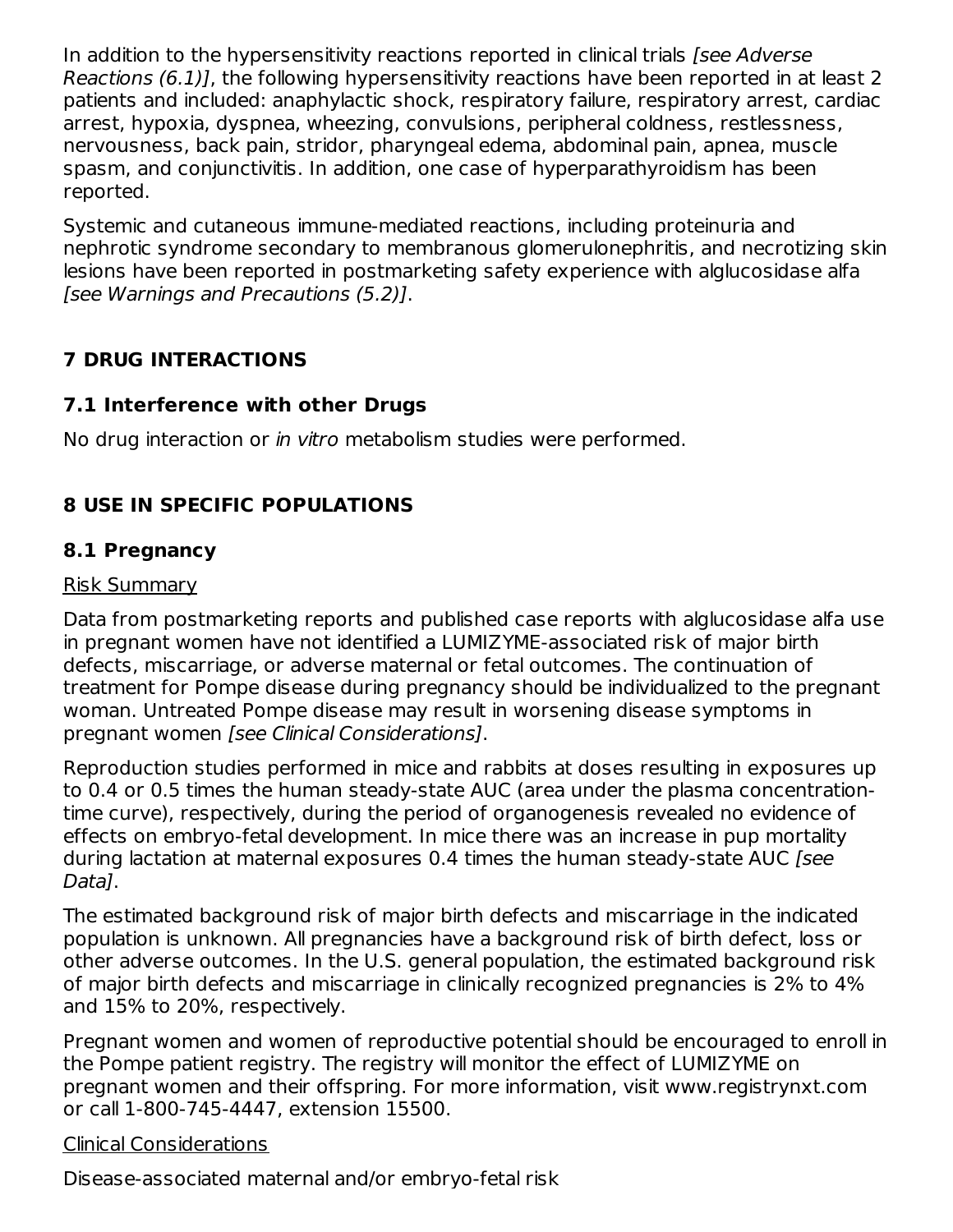Untreated Pompe disease has been associated with worsening respiratory and musculoskeletal symptoms in some pregnant women.

Disease-associated maternal and/or embryo-fetal risk

### Data

# Animal data

All reproductive studies included pretreatment with diphenhydramine to prevent or minimize hypersensitivity reactions. The effects of alglucosidase alfa were evaluated based on comparison to a control group treated with diphenhydramine alone. Daily intravenous administration of alglucosidase alfa up to 40 mg/kg in mice and rabbits (0.4 and 0.5 times the human steady-state AUC, respectively, at the recommended biweekly dose) during the period of organogenesis had no effects on embryo-fetal development. Administration of 40 mg/kg intravenously every other day in mice (0.4 times the human steady-state AUC at the recommended biweekly dose) during the period of organogenesis through lactation produced an increase in mortality of offspring during the lactation period.

# **8.2 Lactation**

### Risk Summary

Available published literature suggests the presence of alglucosidase alfa in human milk. There are no reports of adverse effects of alglucosidase alfa on the breastfed infant. There is no information on the effects of alglucosidase alfa on milk production. The developmental and health benefits of breastfeeding should be considered along with the mother's clinical need for LUMIZYME and any potential adverse effects on the breastfed child from LUMIZYME or from the underlying maternal condition.

Lactating women with Pompe disease treated with LUMIZYME should be encouraged to enroll in the Pompe disease registry *[see Use in Specific Populations (8.1)]*.

### Clinical Considerations

A lactating woman may consider interrupting breastfeeding, pumping and discarding breast milk during treatment and for 24 hours after LUMIZYME administration in order to minimize drug exposure to a breastfed infant.

# **8.4 Pediatric Use**

The safety and effectiveness of alglucosidase alfa have been established in pediatric patients with Pompe disease [see Adverse Reactions (6.2)].

The safety and effectiveness of alglucosidase alfa were assessed in 57 treatment-naive infantile-onset Pompe disease patients, aged 0.2 month to 3.5 years at first infusion, in three separate clinical trials [see Clinical Studies (14.1)].

The safety and effectiveness of alglucosidase alfa were assessed in pediatric patients with late (non-infantile) onset Pompe disease in a randomized, double-blind, placebocontrolled study in 90 patients, including 2 patients 16 years of age or less [see Clinical Studies (14.2)].

Anaphylaxis, hypersensitivity reactions, and acute cardiorespiratory failure have occurred in pediatric patients [see Boxed Warning, Warnings and Precautions (5.1, 5.3)]. Additionally, cardiac arrhythmia and sudden cardiac death have occurred in pediatric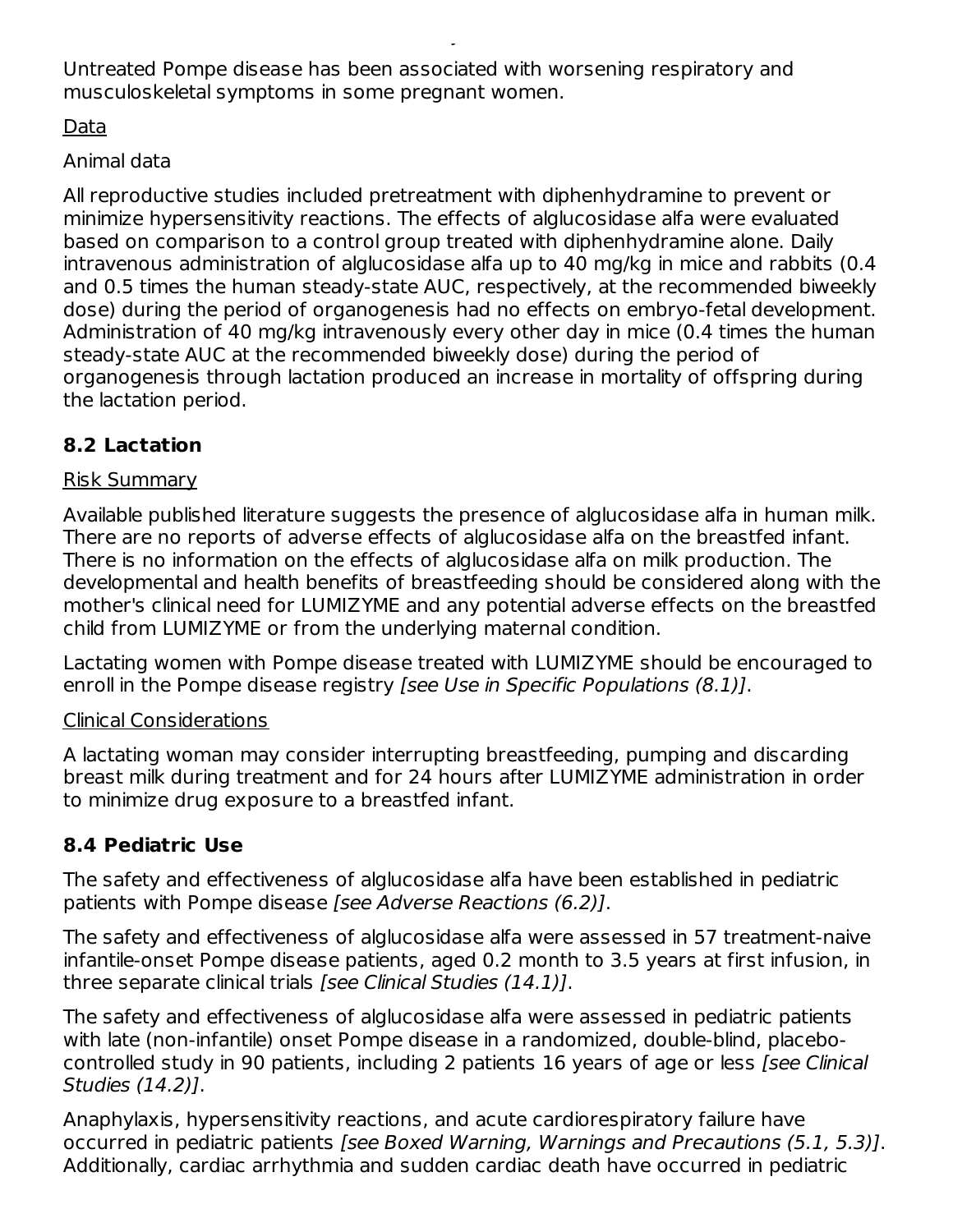patients during general anesthesia for central venous catheter placement (see Warnings and Precautions (5.4)].

# **8.5 Geriatric Use**

The randomized, double-blind, placebo-controlled study of alglucosidase alfa did not include sufficient numbers ( $n=4$ ) of patients aged 65 years and over to determine whether they respond differently from younger patients *[see Clinical Studies (14.1)]*.

# **11 DESCRIPTION**

Alglucosidase alfa is a hydrolytic lysosomal glycogen-specific enzyme encoded by the predominant of nine observed haplotypes of the human acid α-glucosidase (GAA) gene. Alglucosidase alfa is produced by recombinant DNA technology in a Chinese hamster ovary cell line. Alglucosidase alfa degrades glycogen by catalyzing the hydrolysis of α-1,4- and α-1,6- glycosidic linkages of lysosomal glycogen.

Alglucosidase alfa is a glycoprotein with a calculated mass of 99,377 Daltons for the polypeptide chain, and a total mass of approximately 109,000 Daltons, including carbohydrates. Alglucosidase alfa has a specific activity of 3.6 to 5.4 units/mg (one unit is defined as that amount of activity that results in the hydrolysis of 1 micromole of synthetic substrate per minute under specified assay conditions). Alglucosidase alfa is intended for intravenous infusion. It is supplied as a sterile, nonpyrogenic, white to offwhite, lyophilized cake or powder for reconstitution with 10.3 mL Sterile Water for Injection, USP. Each 50 mg vial contains 52.5 mg alglucosidase alfa, 210 mg mannitol, 0.5 mg polysorbate 80, 9.9 mg sodium phosphate dibasic heptahydrate, and 31.2 mg sodium phosphate monobasic monohydrate. Following reconstitution as directed, each vial contains 10.5 mL reconstituted solution and a total extractable volume of 10 mL at 5 mg/mL alglucosidase alfa. Alglucosidase alfa does not contain preservatives; each vial is for single dose only.

# **12 CLINICAL PHARMACOLOGY**

# **12.1 Mechanism of Action**

Pompe disease (acid maltase deficiency, glycogen storage disease type II, GSD II, glycogenosis type II) is an inherited disorder of glycogen metabolism caused by the absence or marked deficiency of the lysosomal enzyme GAA.

Alglucosidase alfa provides an exogenous source of GAA. Binding to mannose-6 phosphate receptors on the cell surface has been shown to occur via carbohydrate groups on the GAA molecule, after which it is internalized and transported into lysosomes, where it undergoes proteolytic cleavage that results in increased enzymatic activity. It then exerts enzymatic activity in cleaving glycogen.

# **12.2 Pharmacodynamics**

Clinical pharmacodynamic studies have not been conducted for alglucosidase alfa.

# **12.3 Pharmacokinetics**

The pharmacokinetics of alglucosidase alfa was evaluated in 13 patients with infantile-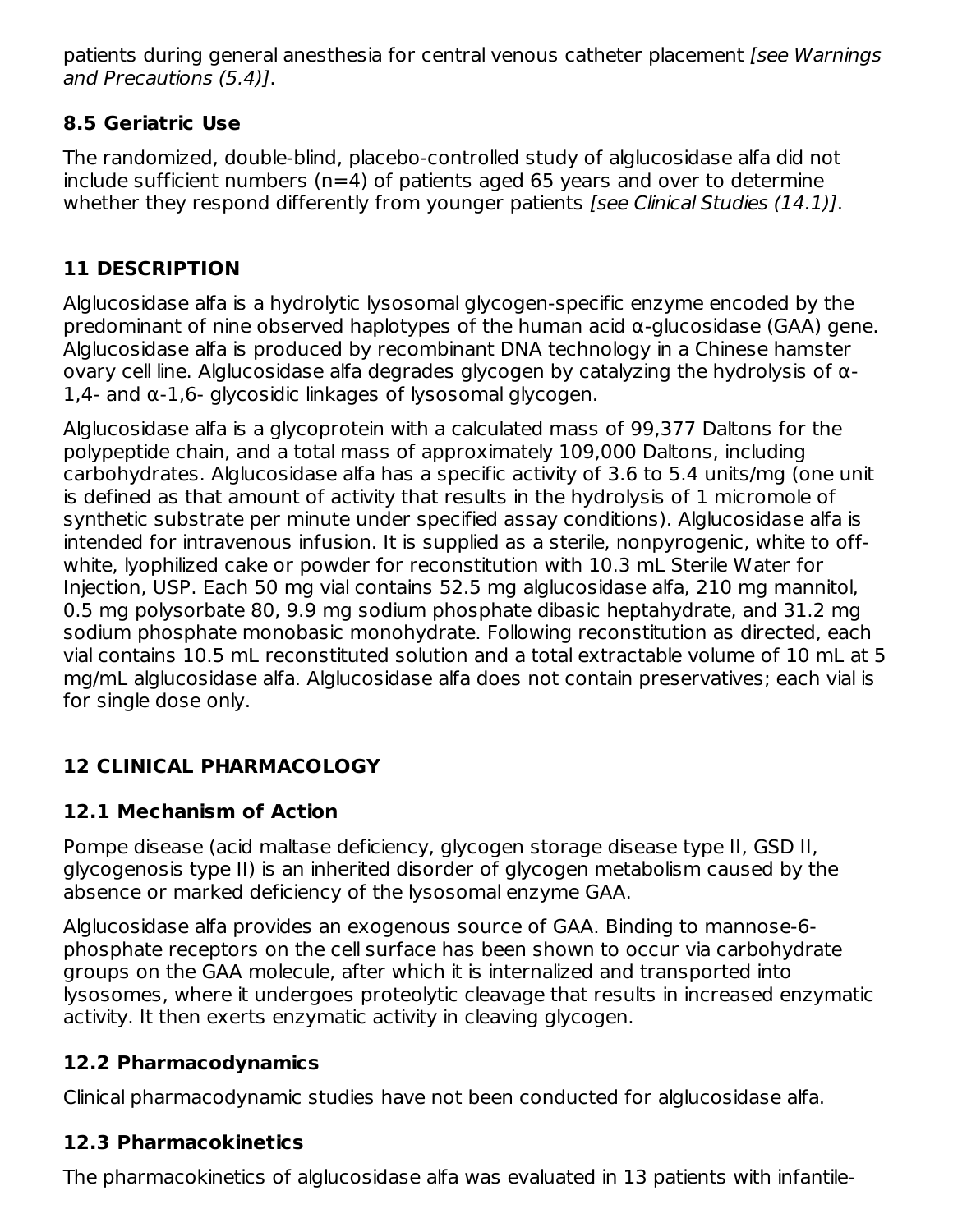onset Pompe disease, aged 1 month to 7 months, who received 20 mg/kg (approximately as a 4-hour infusion) or 40 mg/kg (approximately as a 6.5-hour infusion) of alglucosidase alfa every 2 weeks. The measurement of alglucosidase alfa plasma concentration was based on an activity assay using an artificial substrate. Systemic exposure was approximately dose proportional between the 20 and 40 mg/kg doses. Based on the pharmacokinetic blood samples collected for 12 hours after a 4-hour intravenous infusion of 20 mg/kg (n=5), the estimated mean AUC was 811 mcg∙hr/mL with 17% coefficient of variation [CV], C<sub>max</sub> was 162 mcg/mL with 19% CV, clearance was 25 mL/hr/kg with 16% CV, and half-life was 2.3 hours with 17% CV.

The pharmacokinetics of alglucosidase alfa was also evaluated in a separate trial of 14 patients with infantile-onset Pompe disease, aged 6 months to 3.5 years, who received 20 mg/kg of alglucosidase alfa as a 4-hour infusion every 2 weeks. The pharmacokinetic parameters were similar to those observed for the infantile-onset Pompe disease patients aged 1 month to 7 months who received the 20 mg/kg dose.

Nineteen of 21 patients who received treatment with alglucosidase alfa and had pharmacokinetics and antibody titer data available at Week 12 developed antibodies to alglucosidase alfa. Five patients with antibody titers  $\geq$ 12,800 at Week 12 had an average increase in clearance of 50% (range 5% to 90%) from Week 1 to Week 12. The other 14 patients with antibody titers <12,800 at Week 12 had similar average clearance values at Week 1 and Week 12.

The pharmacokinetics of alglucosidase alfa was evaluated in another trial of 10 adult and 10 pediatric patients with Pompe disease who received a single dose of 20 mg/kg of alglucosidase alfa as a 4-hour infusion. In pediatric patients, aged 7 months to 13.7 years, the estimated mean AUC was 1,110 mcg•hr/mL with 68% CV and C $_{\sf max}$  was 204 mcg/mL with 46% CV. In adult patients, aged 19 to 57 years, the estimated mean AUC was  $1{,}890$  mcg∙hr/mL with 5 $1\%$  CV and C $_{\sf max}$  was 307 mcg/mL with 47% CV.

# **13 NONCLINICAL TOXICOLOGY**

# **13.1 Carcinogenesis, Mutagenesis, Impairment of Fertility**

Long-term studies in animals to evaluate carcinogenic potential or studies to evaluate mutagenic potential have not been performed with alglucosidase alfa.

Intravenous administration of alglucosidase alfa every other day in mice at doses up to 40 mg/kg (0.4 times the human AUC at the recommended biweekly dose) had no effect on fertility and reproductive performance.

# **14 CLINICAL STUDIES**

# **14.1 Clinical Trials in Infantile-Onset Pompe Disease**

The safety and efficacy of alglucosidase alfa were assessed in 57 treatment-naive infantile-onset Pompe disease patients, aged 0.2 month to 3.5 years at first infusion, in three separate clinical trials.

Study 1 was an international, multicenter, open-label, clinical trial of 18 infantile-onset Pompe disease patients. This study was conducted between 2003 and 2005. Patients were randomized 1:1 to receive either 20 mg/kg or 40 mg/kg alglucosidase alfa every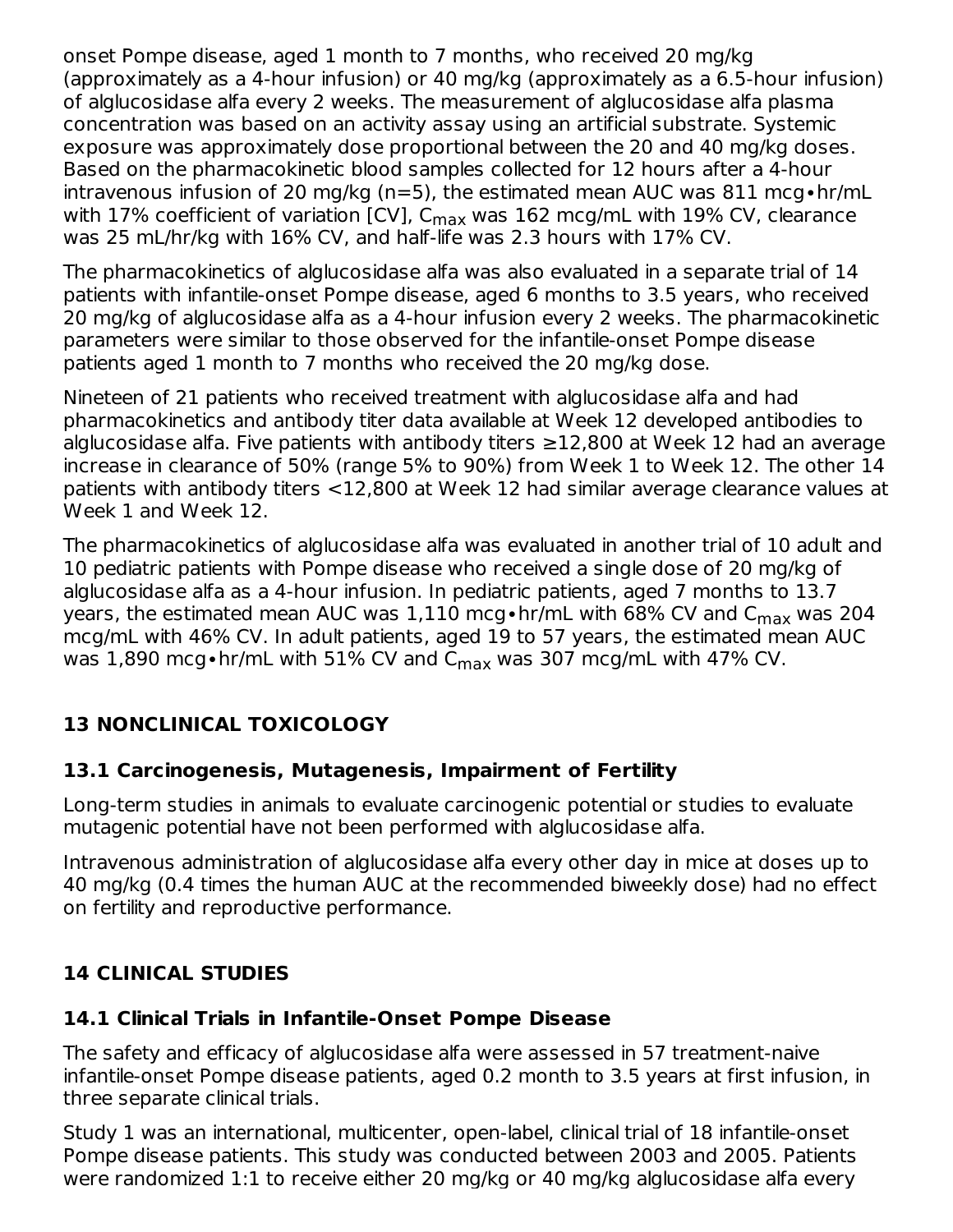were randomized 1:1 to receive either 20 mg/kg algebra alfa either 20 mg/kg alglucosidase alfa elektronical el<br>Alfa every alfa every alfa every alfa every alfa every alfa every alfa every alfa every alfa every alfa elektr two weeks, with length of treatment ranging from 52 to 106 weeks. Enrollment was restricted to patients 7 months of age or younger at first infusion with clinical signs of Pompe disease and cardiac hypertrophy, and who did not require ventilatory support at study entry. Fourteen patients were cross reactive immunologic material (CRIM) positive and 4 patients were CRIM negative.

Efficacy was assessed by comparing the proportions of alglucosidase alfa-treated patients who died or needed invasive ventilator support at 18 months of age with the mortality experience of a historical cohort of untreated infantile-onset Pompe disease patients with similar age and disease severity. In the historical cohort, 61 untreated patients with infantile-onset Pompe disease diagnosed by age 6 months, born between 1982 and 2002, were identified by a retrospective review of medical charts. By 18 months of age, 15 of 18 (83%) alglucosidase alfa-treated patients were alive without invasive ventilatory support and 3 (17%) required invasive ventilator support, whereas only one of the 61 (2%) historical control patients was alive. No differences in outcome were observed between patients who received 20 mg/kg versus 40 mg/kg.

Other outcome measures in this study included unblinded assessments of motor function by the Alberta Infant Motor Scale (AIMS), a measure of infant motor performance that assesses motor maturation of the infant through age 18 months. Although gains in motor function were noted in 13 patients, the motor function was substantially delayed compared to normal infants of comparable age in the majority of patients. Two of 9 patients who had initially demonstrated gains in motor function after 12 months of alglucosidase alfa treatment regressed despite continued treatment.

Changes from baseline to Month 12 in left ventricular mass index (LVMI), a measure of pharmacodynamic effect, were evaluated by echocardiography. Fifteen patients who underwent both baseline and Month 12 echocardiograms demonstrated decreases from baseline in LVMI (mean decrease  $118$  g/m<sup>2</sup>, range 45 to 193 g/m<sup>2</sup>). However, the magnitude of the decrease in LVMI did not correlate with the clinical outcome measure of ventilator-free survival.

Study 2 was an international, multicenter, non-randomized, open-label clinical trial that enrolled 21 infantile-onset patients aged 3 months to 3.5 years at first infusion. Eighteen patients were CRIM positive and 3 patients were CRIM negative. All patients received 20 mg/kg alglucosidase alfa every other week for up to 104 weeks. Five of 21 patients were receiving invasive ventilatory support at the time of first infusion.

The primary outcome measure was the proportion of patients alive at the conclusion of treatment. At the 52–week interim analysis, 16 of 21 patients were alive. Sixteen patients were free of invasive ventilatory support at the time of first infusion; of these, 4 died, 2 required invasive ventilatory support, and 10 were free of invasive ventilatory support after 52 weeks of treatment. For the 5 patients who were receiving invasive ventilatory support at baseline, 1 died, and 4 remained on invasive ventilatory support at Week 52.

Study 3 was an open-label, single-center trial in 18 infantile-onset Pompe disease patients who had a confirmed diagnosis of Pompe disease as identified through a newborn screening program. All patients were CRIM positive. Patients were treated with alglucosidase alfa prior to 6 months of age (0.2 to 5.8 months at first infusion). Sixteen patients reached 18 months of age at the time of analysis, and all (100%) were alive without invasive ventilator support.

# **14.2 Clinical Trials in Late-Onset Pompe Disease**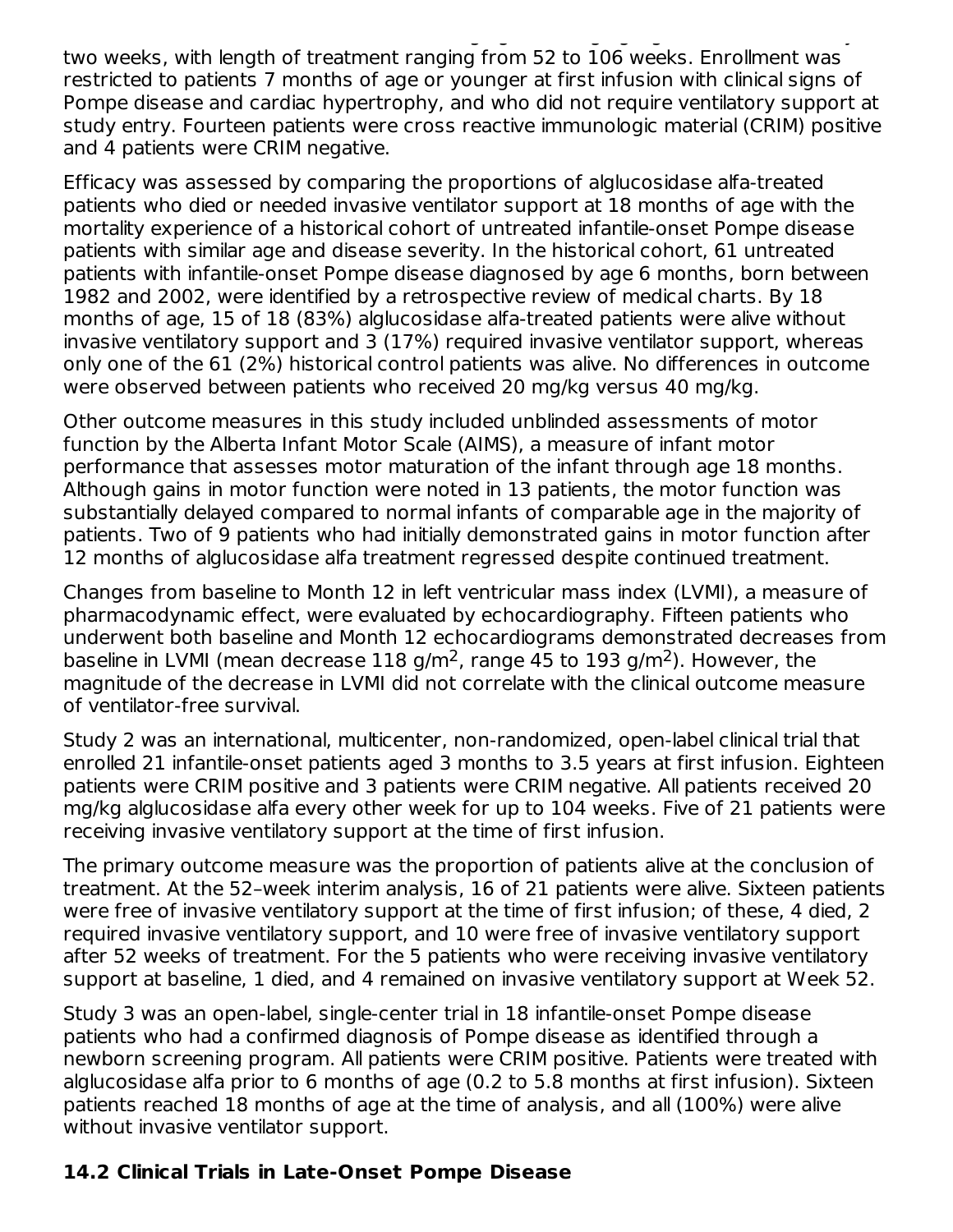The safety and efficacy of alglucosidase alfa were assessed in 90 patients with late-onset Pompe disease, aged 10 to 70 years, in a randomized, double-blind, placebo-controlled trial. The youngest alglucosidase alfa-treated patient was 16 years of age, and the youngest placebo-treated patient was 10 years of age. All patients were naive to enzyme replacement therapy. Patients were allocated in a 2:1 ratio and received 20 mg/kg alglucosidase alfa ( $n=60$ ) or placebo ( $n=30$ ) every other week for 78 weeks (18 months). The study population included 34 males and 26 females (n=60) in the alglucosidase alfa group and 11 males and 19 females (n=30) in the placebo group. At baseline, all patients were ambulatory (some required assistive walking devices), did not require invasive ventilator support or non-invasive ventilation while awake and sitting upright, and had a forced vital capacity (FVC) between 30 and 79% of predicted in the sitting position. Patients who could not walk 40 meters in 6 minutes or were unable to perform appropriate pulmonary and muscle function testing were excluded from the study.

A total of 81 of 90 patients completed the trial. Of the 9 patients who discontinued, 5 were in the alglucosidase alfa group and 4 were in the placebo group. Three patients discontinued the study due to an adverse event; two patients were in the alglucosidase alfa treatment group and one patient was in placebo group.

At study entry, the mean % predicted FVC in the sitting position among all patients was about 55%. After 78 weeks, the mean % predicted FVC increased to 56.2% for alglucosidase alfa-treated patients and decreased to 52.8% for placebo-treated patients indicating an alglucosidase alfa treatment effect of 3.4% (95% confidence interval: [1.3% to 5.5%]; p=0.004). Stabilization of % predicted FVC in the alglucosidase alfa-treated patients was observed (see Figure 1).

# **Figure 1: Mean FVC Upright (% Predicted) Over Time**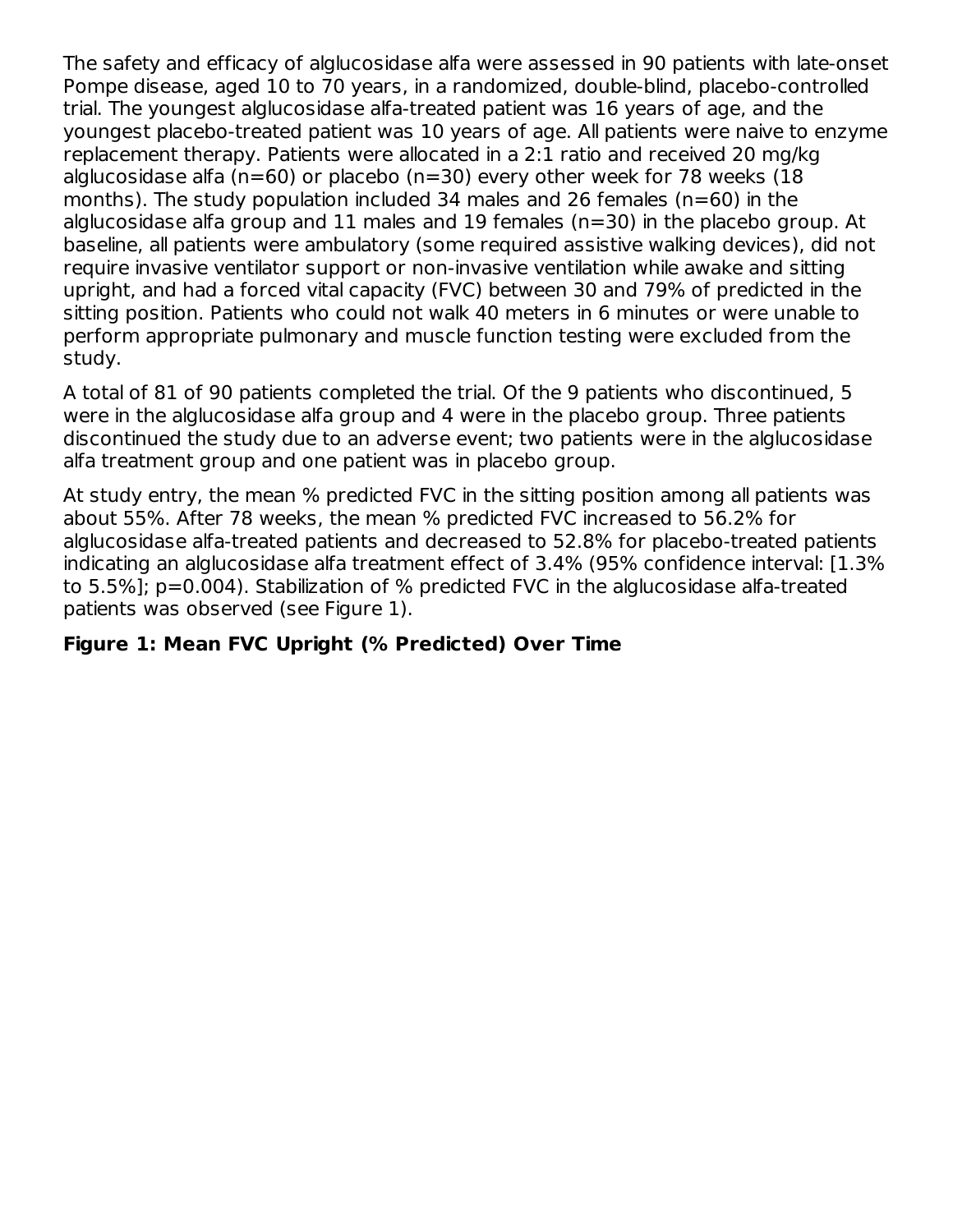

Note: ANCOVA least squares means adjusting for baseline values

At study entry, the mean 6 minute walk test (6MWT) among all patients was about 330 meters. After 78 weeks, the mean 6MWT increased by 25 meters for alglucosidase alfatreated patients and decreased by 3 meters for placebo-treated patients indicating an alglucosidase alfa treatment effect of 28 meters (95% confidence interval: [-1 to 52 meters]; p=0.06) (see Figure 2).

### **Figure 2: Mean Six Minute Walk Test Total Distance Walked Over Time**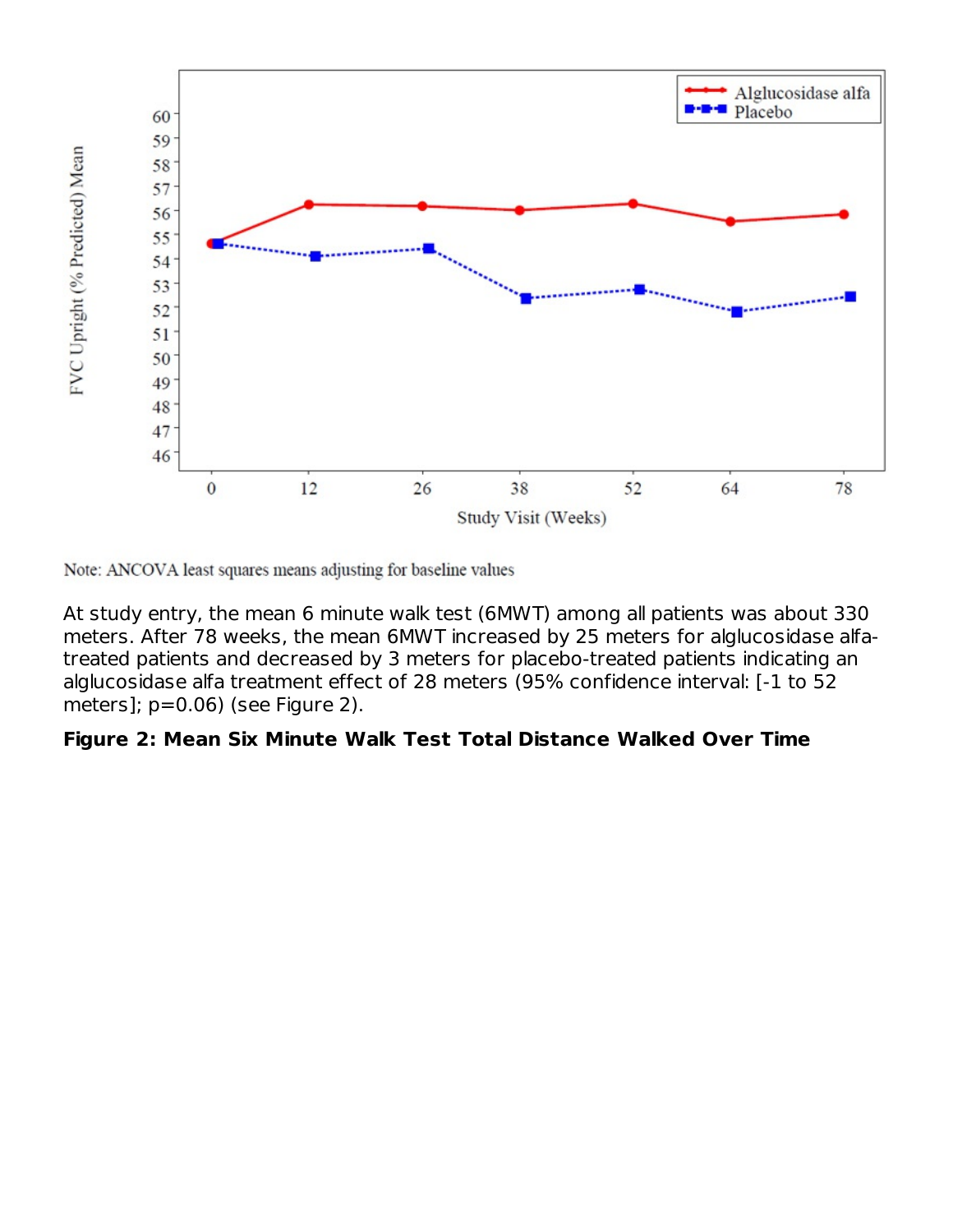

Note: ANCOVA least squares means adjusting for baseline values

# **16 HOW SUPPLIED/STORAGE AND HANDLING**

LUMIZYME 50 mg vials are supplied as a sterile, nonpyrogenic, white to off-white lyophilized cake or powder in single-dose vials.

**NDC** 58468-0160-1 (Carton of one single-dose vial)

**NDC** 58468-0160-2 (Carton of ten single-dose vials)

Store LUMIZYME under refrigeration between 2°C and 8°C (36°F and 46°F). Do not use LUMIZYME after the expiration date on the vial.

# **17 PATIENT COUNSELING INFORMATION**

### Anaphylaxis, Hypersensitivity, and Immune-Mediated Reactions

Advise the patients and caregivers that reactions related to administration and infusion may occur during and after alglucosidase alfa treatment, including life-threatening anaphylaxis, hypersensitivity reactions, and immune-mediated reactions. Patients who have experienced anaphylaxis or hypersensitivity reactions may require close observation during and after alglucosidase alfa administration. Inform patients of the signs and symptoms of anaphylaxis, hypersensitivity reactions, and immune-mediated reactions and have them seek medical care should signs and symptoms occur.

### Risk of Acute Cardiorespiratory Failure

Advise patients and caregivers that patients with underlying respiratory illness or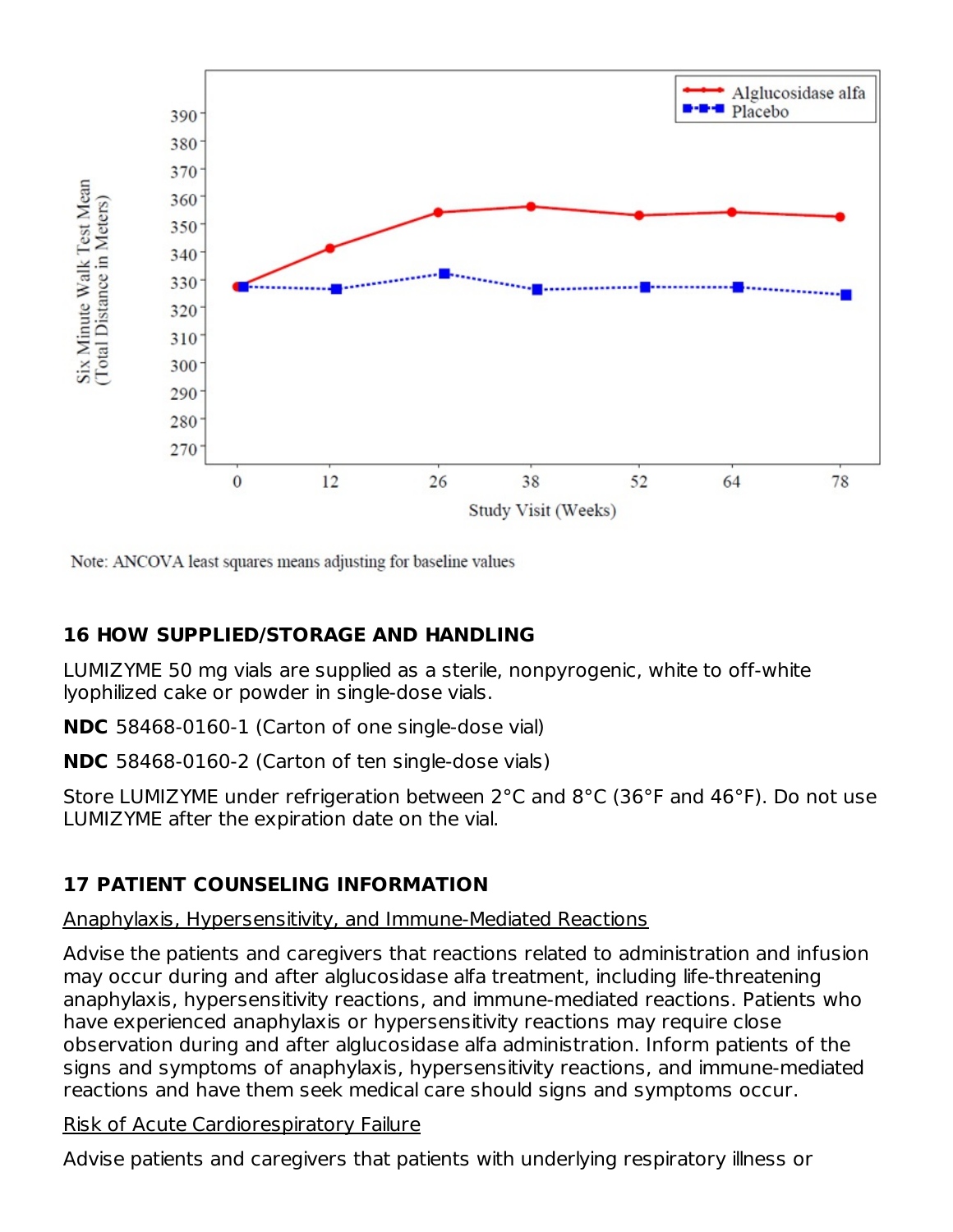compromised cardiac or respiratory function may be at risk of acute cardiorespiratory failure. Patients with compromised cardiac or respiratory function may require close observation during and after alglucosidase alfa administration.

### Pompe Registry

Inform patients and their caregivers that the Pompe Registry has been established in order to better understand the variability and progression of Pompe disease, and to continue to monitor and evaluate long-term treatment effects of alglucosidase alfa. The Pompe Registry will also monitor the effect of alglucosidase alfa on pregnant women and their offspring [see Use in Specific Populations (8.1)]. Patients and their caregivers should be encouraged to participate in the Pompe Registry and advised that their participation is voluntary and may involve long-term follow-up. For more information regarding the registry program, visit www.registrynxt.com or call 1-800-745-4447, extension 15500.

LUMIZYME is manufactured and distributed by: Genzyme Corporation Cambridge, MA 02142 1-800-745-4447 (phone)

U.S. License Number: 1596

LUMIZYME and GENZYME are registered trademarks of Genzyme Corporation.

### **PRINCIPAL DISPLAY PANEL - 50 mg Vial Carton**

Lumizyme ®(alglucosidase alfa)

50 mg/vial

For Injection

For Intravenous Infusion Only

Rx only

Contains No Preservatives

SANOFI GENZYME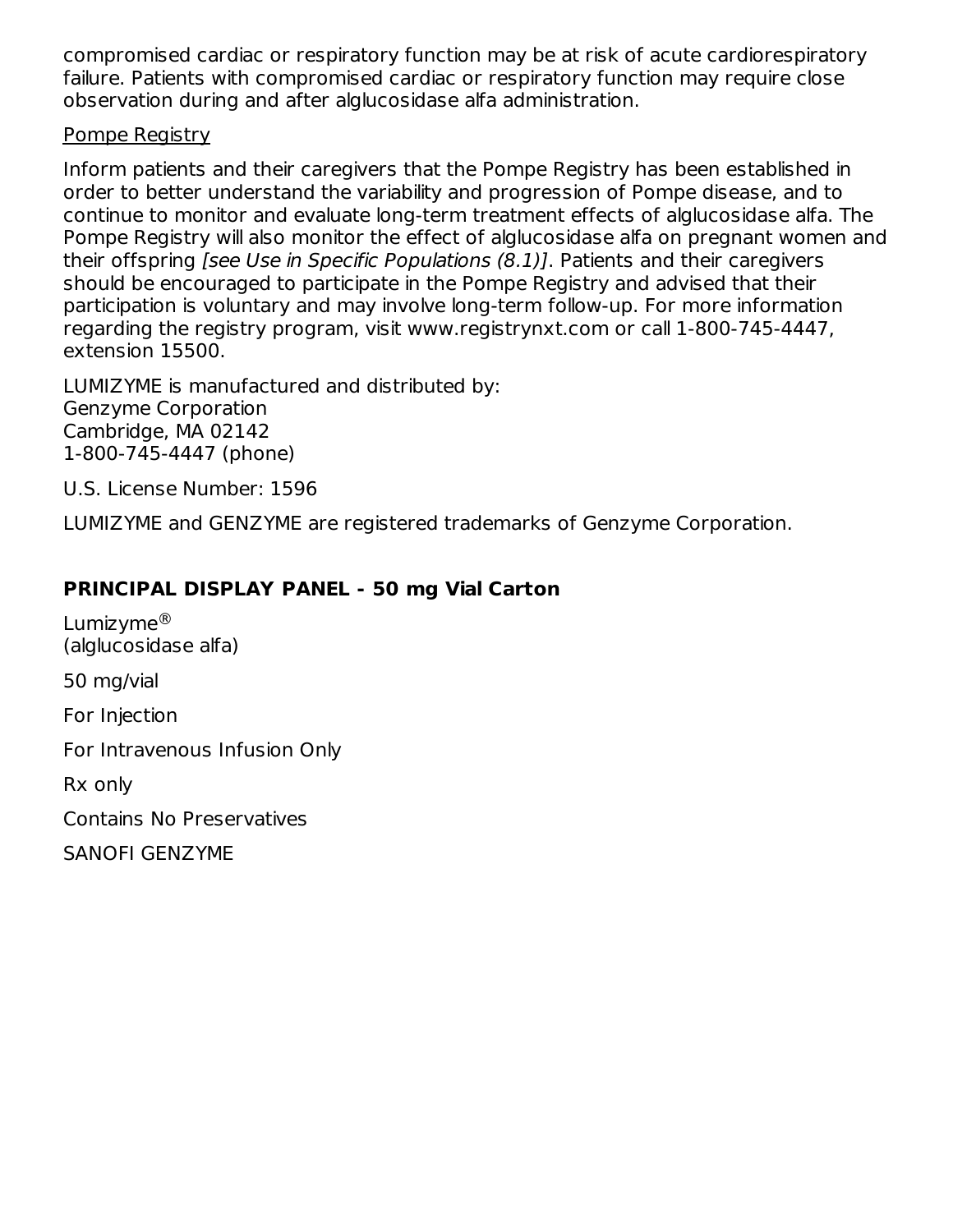

| <b>LUMIZYME</b><br>alglucosidase alfa injection, powder, for solution |                         |                           |                |  |  |  |
|-----------------------------------------------------------------------|-------------------------|---------------------------|----------------|--|--|--|
| <b>Product Information</b>                                            |                         |                           |                |  |  |  |
| <b>Product Type</b>                                                   | HUMAN PRESCRIPTION DRUG | <b>Item Code (Source)</b> | NDC:58468-0160 |  |  |  |
| <b>Route of Administration</b>                                        | <b>INTRAVENOUS</b>      |                           |                |  |  |  |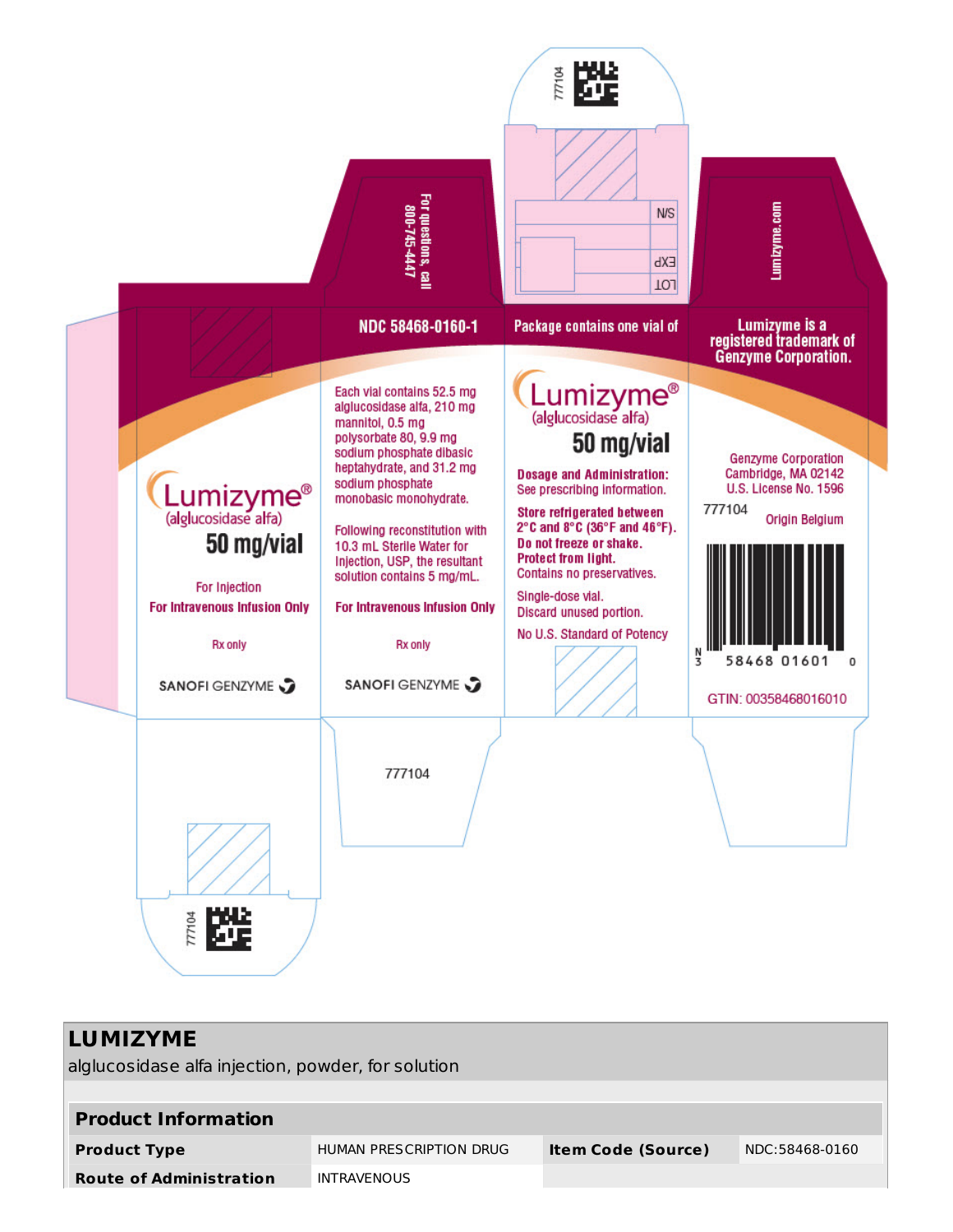|                                                                                                                         | <b>Active Ingredient/Active Moiety</b>                                          |                                                                            |            |                                       |               |                                     |  |  |  |
|-------------------------------------------------------------------------------------------------------------------------|---------------------------------------------------------------------------------|----------------------------------------------------------------------------|------------|---------------------------------------|---------------|-------------------------------------|--|--|--|
|                                                                                                                         | <b>Basis of</b><br><b>Ingredient Name</b><br><b>Strength</b><br><b>Strength</b> |                                                                            |            |                                       |               |                                     |  |  |  |
| ALGLUCOSIDASE ALFA (UNII: DTI6709503) (ALGLUCOSIDASE ALFA -<br><b>ALGLUCOSIDASE</b><br>UNII: DTI6709503)<br><b>ALFA</b> |                                                                                 |                                                                            |            |                                       |               | 5 <sub>mg</sub><br>in $1 mL$        |  |  |  |
|                                                                                                                         |                                                                                 |                                                                            |            |                                       |               |                                     |  |  |  |
|                                                                                                                         | <b>Inactive Ingredients</b>                                                     |                                                                            |            |                                       |               |                                     |  |  |  |
|                                                                                                                         |                                                                                 | <b>Ingredient Name</b>                                                     |            |                                       |               | <b>Strength</b>                     |  |  |  |
|                                                                                                                         | <b>MANNITOL (UNII: 30WL53L36A)</b>                                              |                                                                            |            |                                       | 20 mg in 1 mL |                                     |  |  |  |
|                                                                                                                         |                                                                                 | SODIUM PHOSPHATE, MONOBASIC, MONOHYDRATE (UNII: 593YOG76RN)                |            |                                       |               | 2.97 mg in 1 mL                     |  |  |  |
|                                                                                                                         |                                                                                 | SODIUM PHOSPHATE, DIBASIC, HEPTAHYDRATE (UNII: 70WT22SF4B)                 |            |                                       |               | 0.94 mg in 1 mL                     |  |  |  |
|                                                                                                                         |                                                                                 | POLYSORBATE 80 (UNII: 60ZP39ZG8H)                                          |            |                                       |               | 0.05 mg in 1 mL                     |  |  |  |
|                                                                                                                         |                                                                                 |                                                                            |            |                                       |               |                                     |  |  |  |
|                                                                                                                         | <b>Packaging</b>                                                                |                                                                            |            |                                       |               |                                     |  |  |  |
| #                                                                                                                       | <b>Item Code</b>                                                                | <b>Package Description</b>                                                 |            | <b>Marketing Start</b><br><b>Date</b> |               | <b>Marketing End</b><br><b>Date</b> |  |  |  |
| 1                                                                                                                       | NDC:58468-<br>0160-1                                                            | 1 in 1 CARTON                                                              | 05/24/2010 |                                       |               |                                     |  |  |  |
| 1                                                                                                                       |                                                                                 | 10.5 mL in 1 VIAL, SINGLE-USE; Type 0: Not a<br><b>Combination Product</b> |            |                                       |               |                                     |  |  |  |
| $\overline{2}$                                                                                                          | NDC:58468-<br>0160-2                                                            | 10 in 1 CARTON                                                             | 05/24/2010 |                                       | 08/31/2023    |                                     |  |  |  |
| 10.5 mL in 1 VIAL, SINGLE-USE; Type 0: Not a<br>2<br><b>Combination Product</b>                                         |                                                                                 |                                                                            |            |                                       |               |                                     |  |  |  |
|                                                                                                                         |                                                                                 |                                                                            |            |                                       |               |                                     |  |  |  |
|                                                                                                                         |                                                                                 | <b>Marketing Information</b>                                               |            |                                       |               |                                     |  |  |  |
|                                                                                                                         | <b>Marketing</b><br>Category                                                    | <b>Application Number or Monograph</b><br><b>Citation</b>                  |            | <b>Marketing Start</b><br>Date        |               | <b>Marketing End</b><br>Date        |  |  |  |
| <b>BLA</b>                                                                                                              |                                                                                 | BLA125291                                                                  | 05/24/2010 |                                       |               |                                     |  |  |  |

**Labeler -** Genzyme Corporation (025322157)

| <b>Establishment</b>       |                |               |                                                              |  |  |  |
|----------------------------|----------------|---------------|--------------------------------------------------------------|--|--|--|
| <b>Name</b>                | <b>Address</b> | <b>ID/FEI</b> | <b>Business Operations</b>                                   |  |  |  |
| Genzyme<br><b>Flanders</b> |                |               | 372153895 ANALYSIS(58468-0160), MANUFACTURE(58468-0160), API |  |  |  |

| <b>Establishment</b>       |                |               |                                                                               |  |  |
|----------------------------|----------------|---------------|-------------------------------------------------------------------------------|--|--|
| <b>Name</b>                | <b>Address</b> | <b>ID/FEI</b> | <b>Business Operations</b>                                                    |  |  |
| Genzyme Ireland<br>Limited |                |               | 985127419 ANALYSIS(58468-0160) , MANUFACTURE(58468-0160) , PACK(58468-0160) , |  |  |

| <b>Establishment</b> |  |  |  |
|----------------------|--|--|--|
|                      |  |  |  |